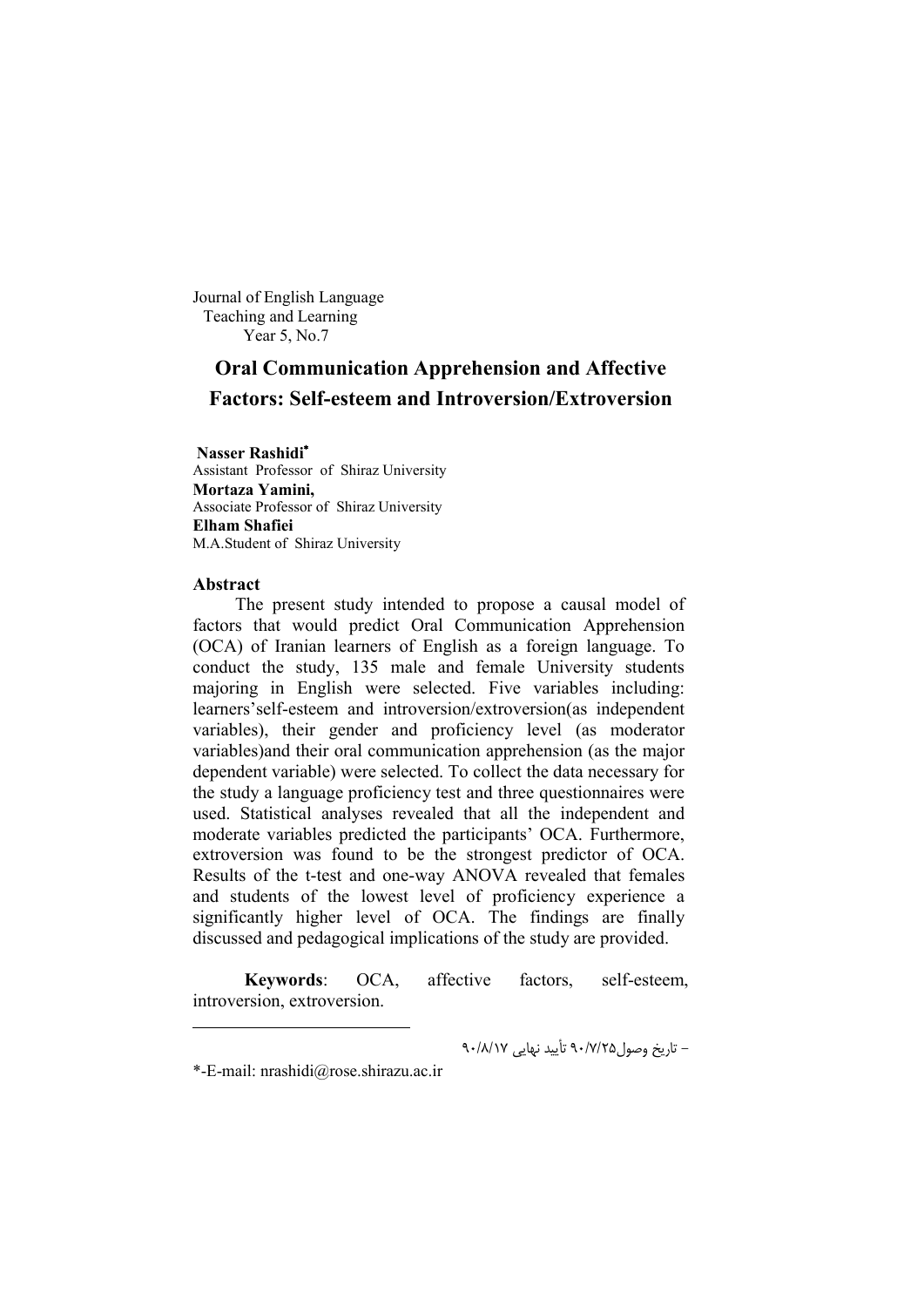### **1. Introduction**

The affective side of learners is probably one of the very trongest factors in language learning success or failure.

Affective factors are those that deal with the emotional eactions and motivation of the learners which have a direct effect on learning itself. In fact a broad understanding of affect in language learning is very important because attention to affective aspects can lead to more effective language learning. Hilgard (1963, as cited in Brown, 2005. p. 134) believes that "purely cognitive theories of learning will be rejected unless a role is assigned to affectivity".

There are a number of variables that are commonly associated with the emotional side of human beings. From among them, oral communication apprehension (hitherto OCA),self-esteem (hithertoSE), and introversion/ extroversion (extraversion) are but three important affective variables that concern us in this study.

### **1.1 Oral communication apprehension**

The term 'oral communication apprehension' was coined by James McCroskey and is defined as an "individual's level of fear or anxiety associated with either real or anticipated communication with another person or persons" (McCroskey, 1977, p. 78). In fact, apprehension is present in all modes of communication. McCroskey (1982) states:

High OCA is seen as a potential inhibitor of the development of both communication competence and communication skill and as a direct precursor of negative communication affect. Low OCA, on the other hand, is seen as a facilitator of the development of communication competence and communication skill and as a precursor of positive communication affect. (p. 4)

He believes that individuals with a high level of CA have high levels of anxiety when it comes to communication. They feel more comfortable when alone and isolated. They tend to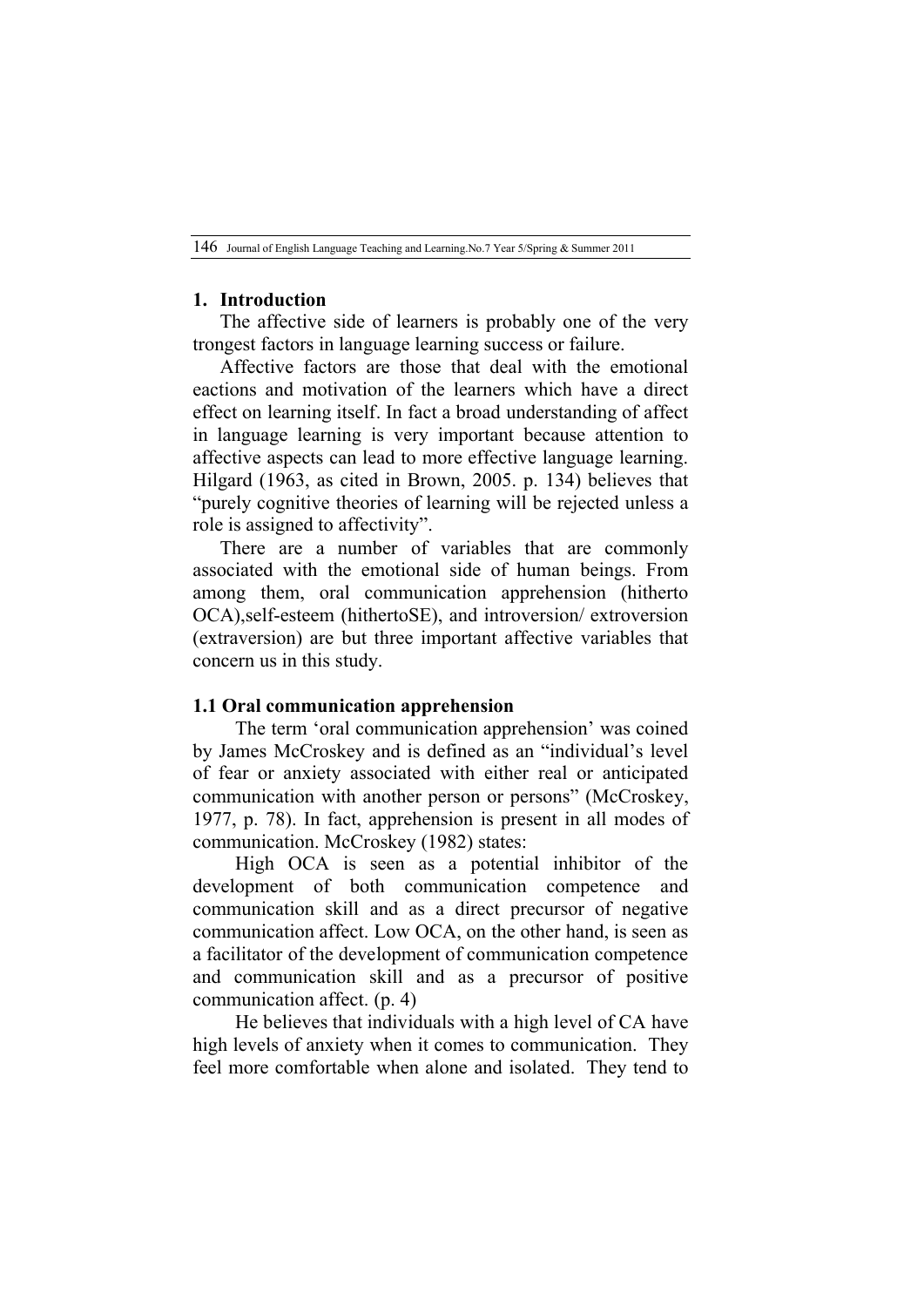have lower self-esteem, and have a high level of fear of communicating with others. A person with a low level of CA does possess some uneasiness of communicating, but in general can control it to some extent. This would probably characterize those who, despite getting a little nervous when making a speech, get over it, and speak fairly well.

According to McCroskey, Beatty, Kearney, and Plax (1985),if a student is apprehensive about oral communication in his second language, it is likely he will avoid communicating and as a result fail to experience the practice so necessary to the development of true competence in the language. "Of particular importance is the fact that this apprehension may stem either from the student's lack of confidence about his or her ability in the second language or from his/her general OCA" (p.12).

A number of factors have been considered as leading to OCA. McCroskey (1980, as cited in Holbrook, 1987) identified seven such factors including low intellectual skills, speech skill deficiencies, voluntary social introversion, social alienation, communication anxiety, low social self-esteem, and ethnic/cultural divergence in communication norms.

### **1.2 Self-esteem**

Self-esteem is a crucial factor in determining an individual's success in an activity. It is defined as "the set of evaluative attitudes that a person has about himself or his accomplishments" (Morrison & Thomas 1975, as cited in Hensley, 1977 p. 45). "Self-esteem is considered to be the evaluative dimension of the self and is a conscious experience which is accessible to introspection... this may also involve unconscious processes, which may reflect an individual's inner psychic structure" (Michie, Glachan & Bray, 2001). Coopersmith (1967, as cited in Meng & Wang 2006), defines self-esteem as "the evaluation, which the individual makes and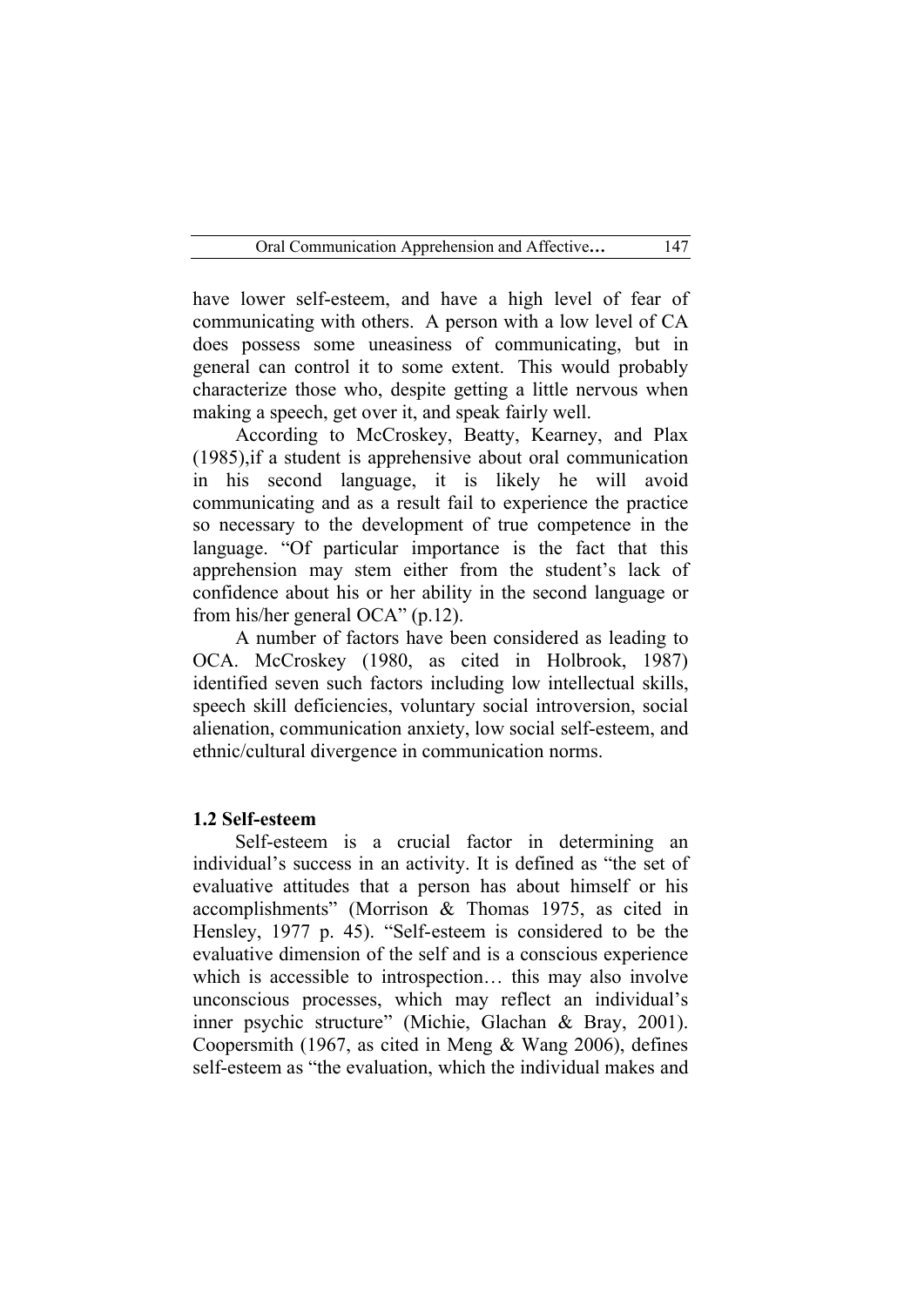maintains with regard to himself to be significant, capable, successful and worthy" (p. 71). Andres (2003) believes that people derive their sense of self-esteem from the accumulation of their own experience and from assessments of the external world around them. He points out that a person's self-esteem largely depends on the experiences, positive or negative, that they have in their environment, on how they are viewed by the "significant others" and how they see themselves.

According to Krashen (1980, as cited in Young, 1991) self-esteem is strongly related to language anxiety. In his view, low self-esteem individuals are worried about how others think about them. Thus, FL anxiety is assumed to have a threatening impact on an individual's self-esteem. Actually those students who suffer from low self-esteem tend not to take risks or strive to reach their potential. They also lack confidence and are afraid of losing face and insecurity, all of which slow down progress and impede success in foreign language learning.

## **1.3 Introversion /Extroversion**

Introverted students are those who have difficulty participating in classroom activities. Often times these students remain unnoticed by teachers and peers because of their general shyness and passivity in the classroom (Byrnes, 1984). Myers (1995, as cited in Phillips, Smith & Modaff, 1995, p. 82) states that "introversion is characterized by quiet, unsociable, reserved, passive, careful and thoughtful behavior". These characteristics cause such students to be almost "invisible" in the classroom. On the other hand, those who are extroverted can be characterized by their social, outgoing, talkative, active and impulsive behavior.

According to Ellis (2001, as cited in Chiang, 2005), learners who are extrovert do better in acquiring basic interpersonal communication skills. The rationale for this hypothesis is that sociability (an essential feature of extroversion) results in more opportunities to practice, gain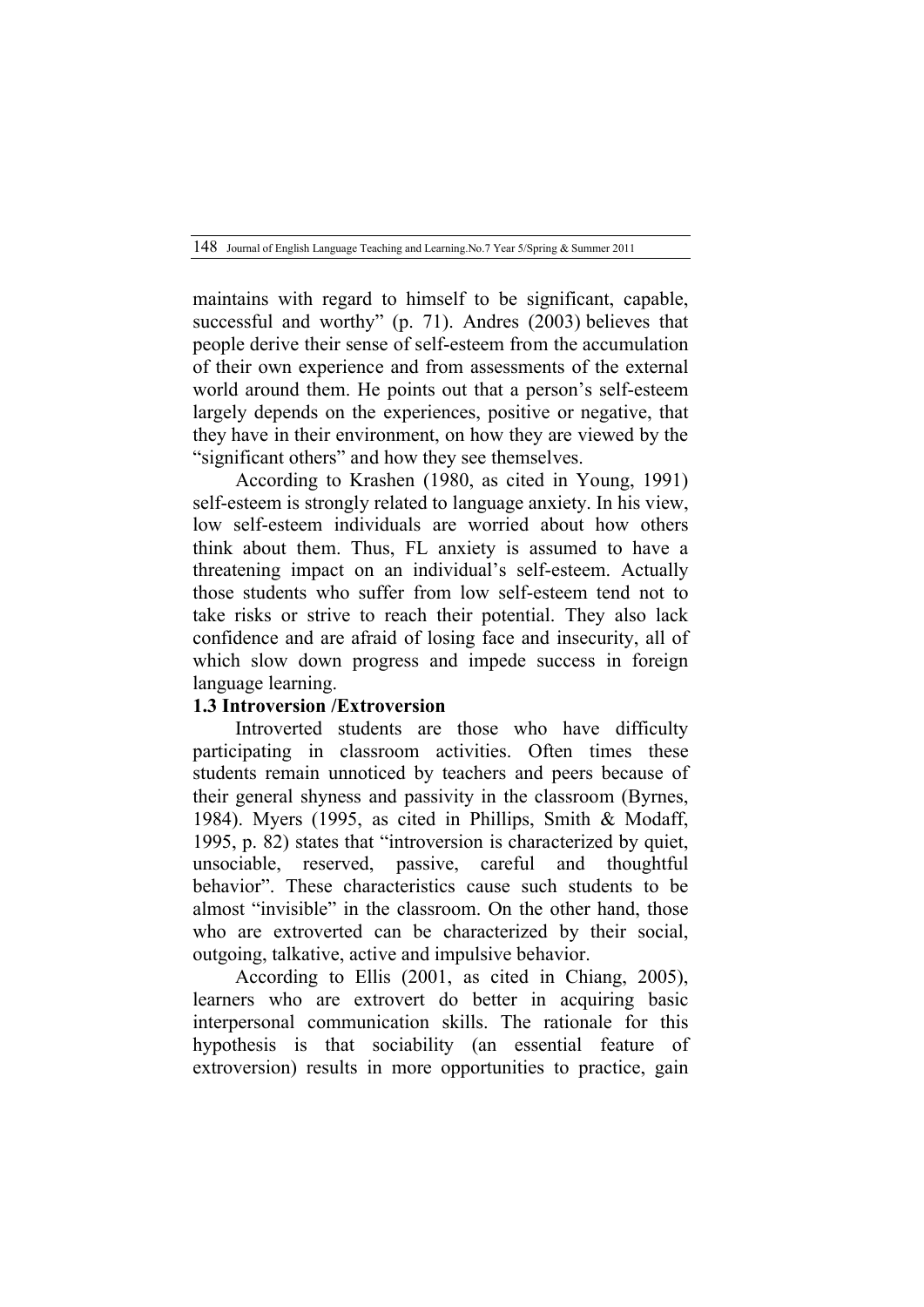input, and succeed in communicating in the foreign language. Therefore, it is suggested that extroverted students are more likely to participate in class activities. Many investigators have suggested that sociable learners, that is extroverts, will be more inclined to talk, more inclined to join groups, more likely to participate in class, more likely to volunteer and to engage in practice activities, and more likely to maximize languageuse opportunities outside the classroom by using language for communication.

#### **1.4 Theoretical framework**

Since this study seeks the possible effect of two affective factors i.e., self-esteem and introversion/extroversion on OCA, the theoretical ground of each of them is discussed in two separate parts.

#### **1.4.1 OCA and self-esteem**

According to "reflected appraisals principle" proposed by Rosenberg, Schooler and Schoendach (1989), our selfperception is affected by our judgments of what others' attitudes are towards us. This can have an impact on FL anxiety in that students are always worried about their teacher's attitude towards them. Besides, speaking in class is frequently cited as anxiety-provoking by foreign language students (e.g. Aida 1994; Price 1991). Such performance anxiety is situation-specific and has been termed "communication apprehension" (CA) by E. K. Horwitz, M. B. Horwitz, and Cope (1986). CA in language learning is characterized by a reluctance to talk or shyness in communicating and is "a distinct complex of self-perception, beliefs, feelings, and behaviors . . . arising from the uniqueness of the language learning process" (Horwitz et al. 1986, p. 128). In fact, second language learners have the dual task not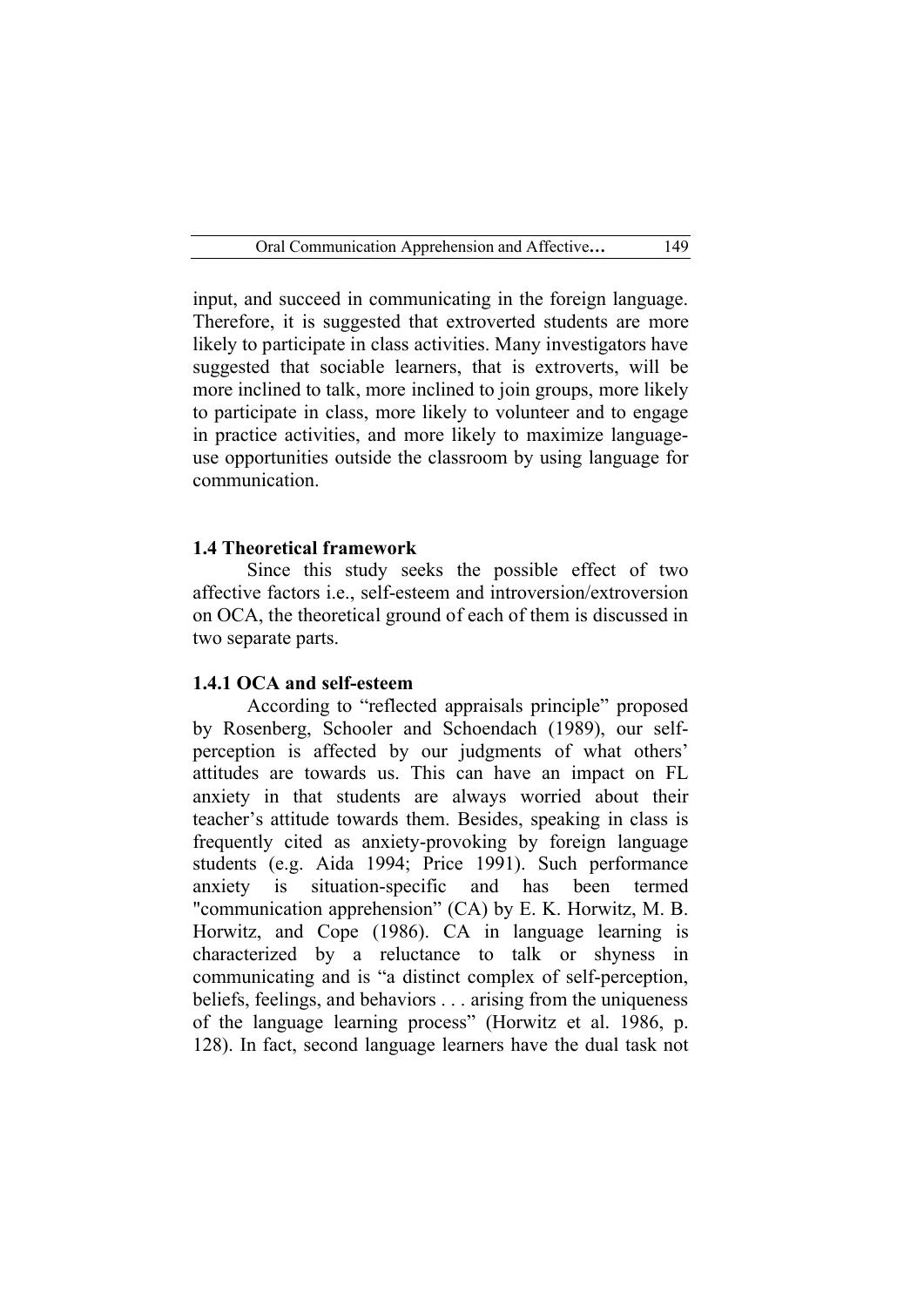only of learning the second language but also of performing in it.

These statements bridge the gap between self-esteem and communication anxiety. Thus, oral communication apprehension as measured by the Personal Report of Communication Apprehension (PRCA) Scale developed by McCrosky (1978) might be related to the construct of selfesteem.

#### **1.4.2. OCA and introversion/extroversion**

According to Jungian theory (1923, as cited in Hampson 1982) extroversion is linked with hysterical tendencies and introversion with depression and anxiety. In this theory introverts tend to have higher anxiety levels than extroverts and take longer to retrieve information. While extrovert students worry less about accuracy and have a tendency to take risks with their language, both of which are assets when it comes to communicative oral competence

We can infer from this theory that extroverts are less inhibited in their communication and, as researchers believe, they take more risks and are better communicators. On this ground it seems reasonable to assume a relationship between communication apprehension as measured by PRCA and personal traits of introversion/extroversion and to see if this assumption works in the context of this project.

### **1.5 Objectives of the study**

Oral communication apprehension can be a problem in every classroom. Anxiety experienced while communicating in English can be debilitating and can influence students' adaptation to the target environment and ultimately the achievement of their educational goals (Woodrow, 2006). Overall introversion/extraversion tendencies and self-esteem as measured by sound inventories may produce some degrees of correlations with oral production apprehension in English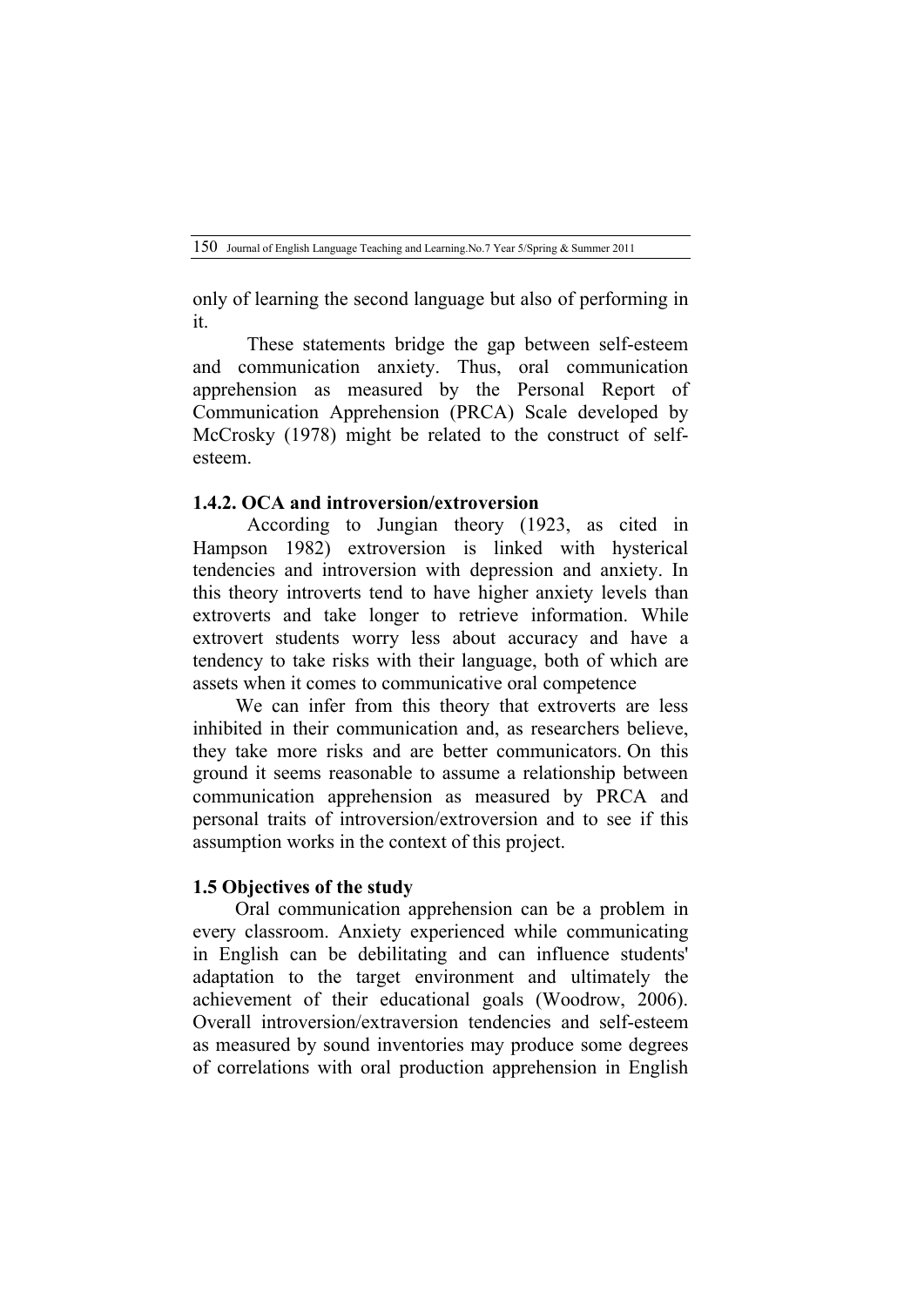classrooms. Furthermore, it is believed that the results of an empirical study would shed light on the concept of FL anxiety, self-esteem, and introversion/extroversion as learner characteristics and would expand its pedagogical implications.

The study aimed at coming to a conceptual model of the factors which affect/predict OCA. As stated in the literature, there are several factors that lead to OCA. Among those only four variables were conceptualized to see if they can predict OCA. These factors are:

1. Affective factors: self-esteem and extroversion

2. Background variables: gender and proficiency level.

The reason why these two variables have been chosen lies in the fact that studies conducted in different contexts have provided contradictory results regarding this issue. Therefore, the present study seeks to investigate the effect of these three variables on OCA in the context of Iran, particularly Shiraz University and Shiraz Azad University.

In other words, this study seeks to answer the following questions:

- 1. What is the level of Iranian EFL learners' oral communication apprehension?
- 2. Do males and females differ with respect to their level of OCA?
- 3. Do students of different levels of proficiency differ with respect to their level of OCA?
- 4. Is there any relationship between Iranian EFL learners' level of OCA and factors such as self-esteem, extraversion, gender, and proficiency level?

### **2.Literature review**

### **2.1 Research on OCA**

Results of the studies regarding the relationship between communication anxiety and level of proficiency are controversial.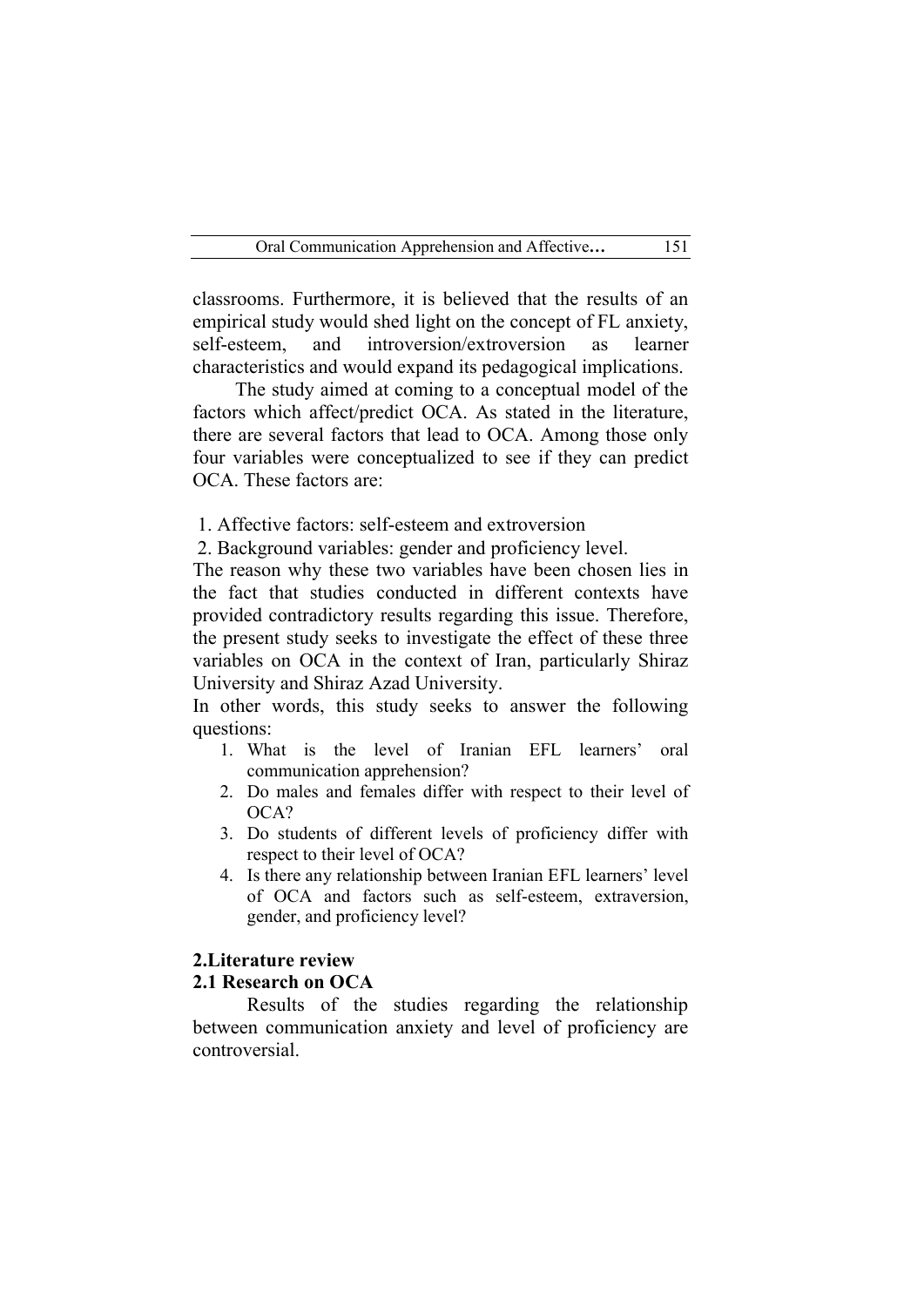Liu (2006) conducted a study on anxiety in Chinese undergraduate non-English majors at three different proficiency levels. By way of survey, observations, reflective journals, and interviews, the study revealed that the more proficient students tended to be less anxious.

Matsuoka (2009) conducted a study on communication apprehension of Japanese college students and found a negative relation between proficiency level and CA. students with higher proficiency level were more apprehensive because of the fear of negative evaluation from others.

Results of research concerning the relationship between gender and OCA are also contradictory.

Frantz, Marlow, and Wathen (2005) examined the differences in communication apprehension (CA), regarding the learners' gender. The students were asked to complete the Personal Report of Communication Apprehension (PRCA),a self-report measure of communication apprehension. It was found that females had a statistically significant higher level of CA.

Na (2007) surveyed and analyzed 115 students from a high school in Shandong Province, China to explore high school students' English learning anxiety in Chinese EFL) classrooms, besides gender differences in anxiety was also taken into account. The results indicated that students indeed had comparatively high anxiety in English learning. Males had higher anxiety in English classes than females.

## **2.2 Research on the relationship between OCA and selfesteem**

Heyde (1977) examined the relationship between selfesteem and oral production in ESL performers at the University of Michigan. In her pilot study involving fifteen subjects, she found a high correlation between global selfesteem and teacher ratings of oral production.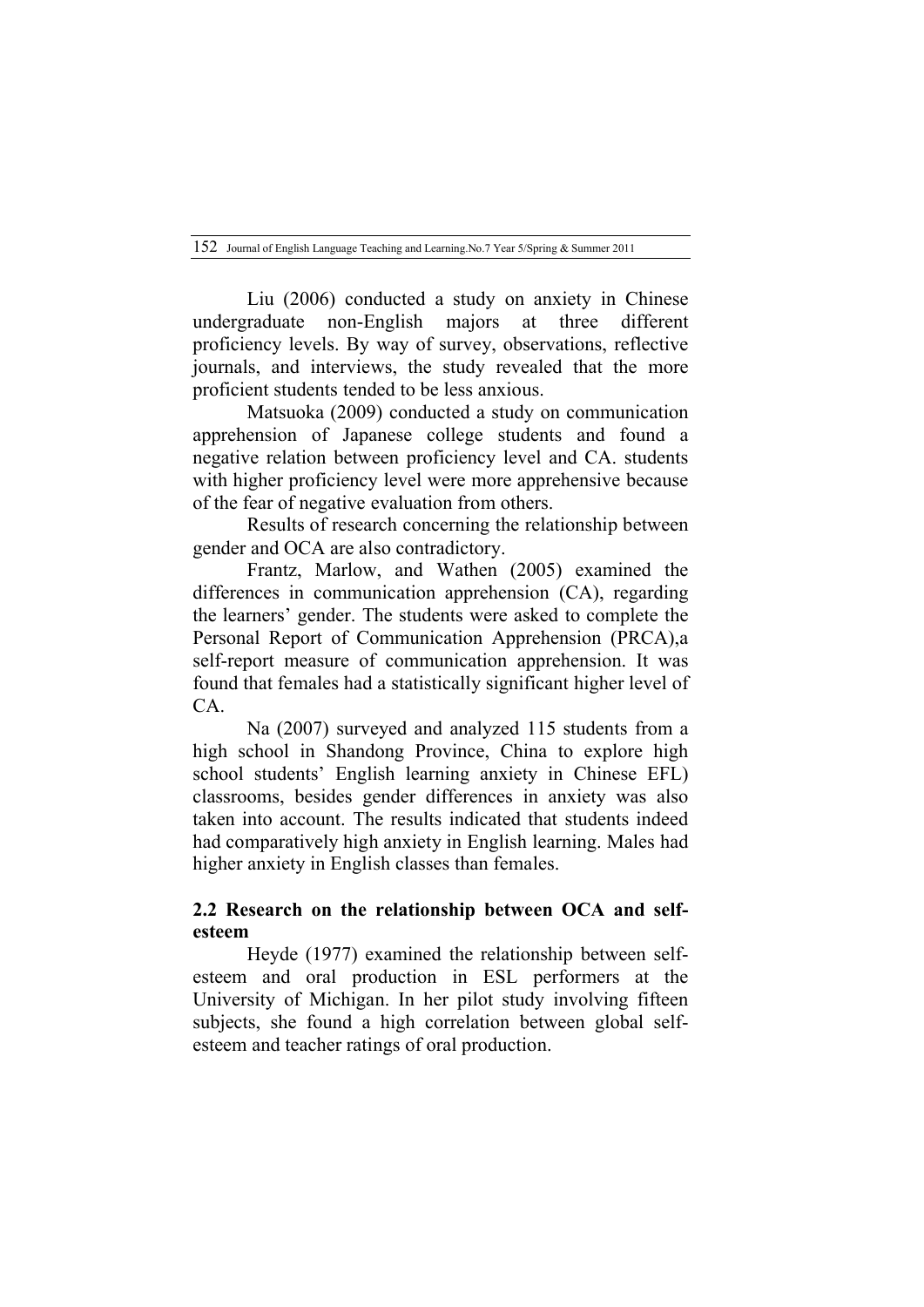Daubney (2002) conducted a study about anxiety in oral communication in third year university students in English Language classes in Portugal. Using the three categories developed by Horwitz et al. (1986) as a way of identifying types of anxiety, he reached the conclusion that students' anxiety centered on the fear of academic evaluation and negative social evaluation. Furthermore, it was found that inhibition, self-esteem, and risk taking were so closely interrelated with anxiety.

### **2.3 Research on the relationship between OCA and introversion/extroversion**

A great deal of research is allocated to the impact of personality traits of introversion/extroversion on second foreign language learning. However, there is a dearth of research on the relationship between these personality traits and oral production apprehension. Opt and Loffredo (2000, as cited in Frantz et al. 2005) state that "Research has found that introverts experience more CA than extroverts when faced with openly expressing themselves" (p. 3).

Opt and Loffredo (2000) investigated the relationships between Myers-Briggs personality type preferences, based on Jungian theory, and communication apprehension. Results showed that participants who preferred introversion or sensing reported significantly higher levels of communication apprehension in general and across the group, dyadic, meeting, and public contexts than did participants who preferred extraversion or intuition.

In their study Oya, Manalow, and Greenwood (2004) investigated the relationship between personality and anxiety characteristics of Japanese students and their oral performance in English. "The participants were 73 native-speakers of Japanese who were studying English at various language schools in New Zealand. The results suggested that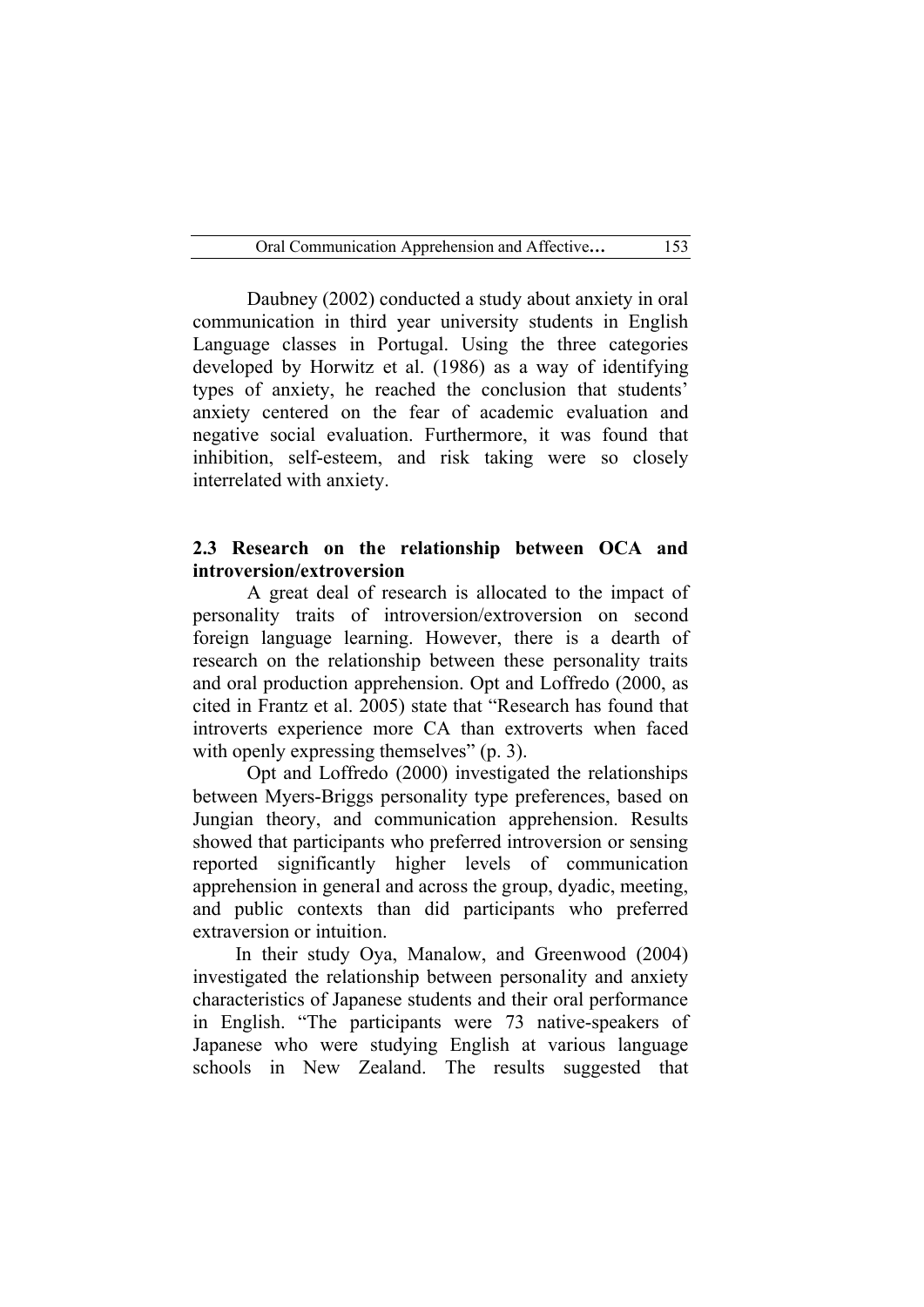participants who were more extraverted produced better global impressions during their oral performance, and those who were experiencing higher levels of state anxiety made more errors in their spoken use of clauses.

# **2. Method**

# **3.1 Participants**

The sample size of the study was decided based on the fact that the main statistical analysis of the study was Multiple Regression and in this statistical procedure the number of participants should be between 20 to 40 times as many as the number of variables. Since there were 5 variables in this study the number of the participants of the study had to be between 100 and 200 students. On the whole, the sample of the study comprised 135 undergraduate students (50 males, 85 females) majoring in English at Shiraz University and Shiraz Azad University. From each institute 4 intact classes were selected randomly and all the participants in each class received the test and questionnaires. All the students were native speakers of Persian. They were a representative sample because all of them were learning English for academic purposes.

# **3.2 Instruments**

Three questionnaires which were all in English and a proficiency test were used in this study. The first questionnaire was Personal Report of Communication Apprehension (PRCA) developed by McCroskey (1978). The second one was a self-esteem scale developed by Rosenberg (RSES) (1965), and the third one was Eysenck Personality Questionnaire (1973). At the end of each questionnaire a glossary was provided in which difficult words used in the questionnaires were explained. Furthermore, the researcher provided explanations for the participants who had any problem in understanding and answering the questionnaires.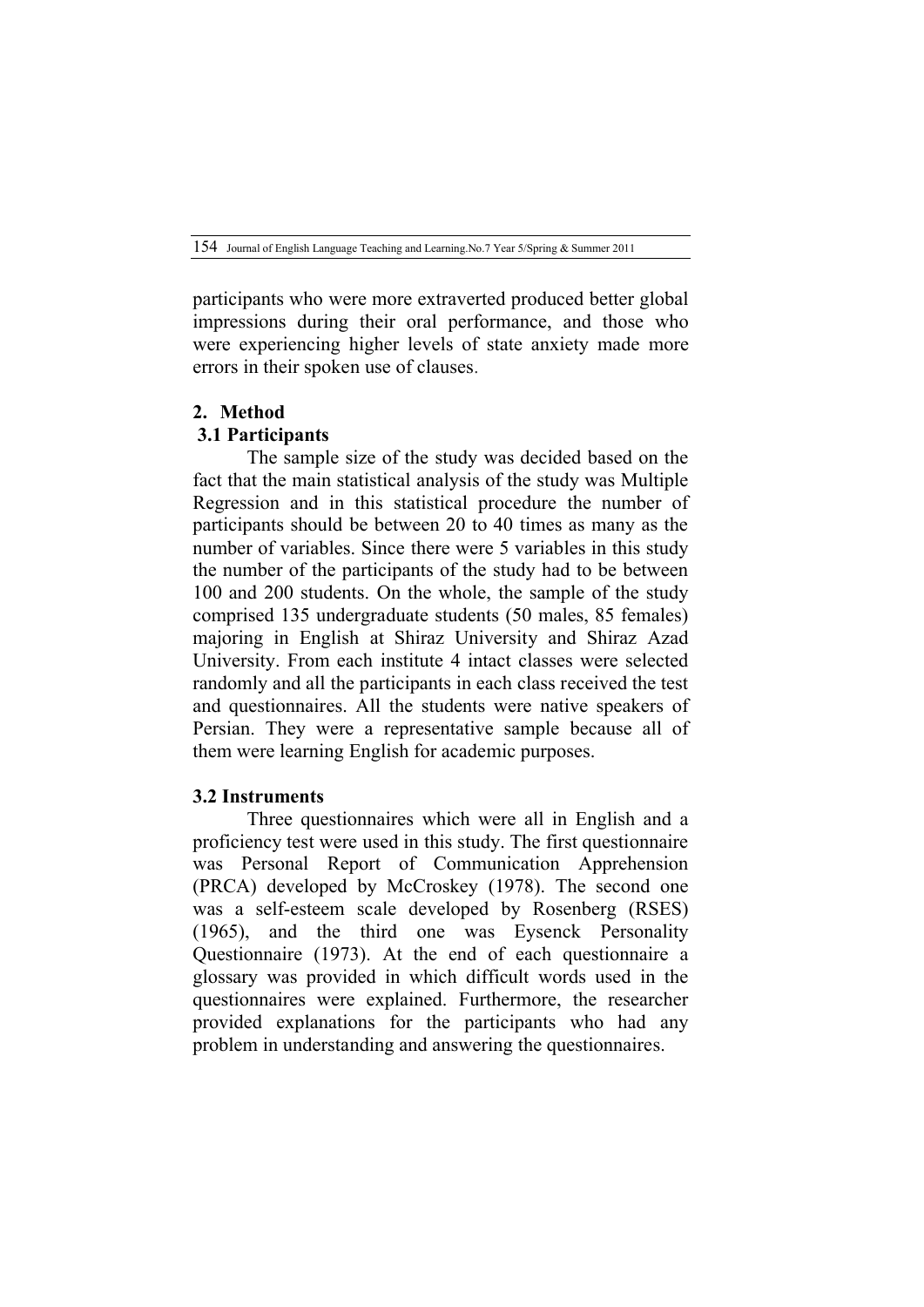PRCA consists of 24 items on a 5-point likert scale. The responses for answers range from "strongly agree" to "strongly disagree". Every six items of this instrument measures individuals' level of fear or anxiety across a different context. The PRCA questionnaire usually exhibits reliabilities above .90 (McCroskey, 1984). There is evidence for the predictive validity of this measure (McCroskey, 1978; McCroskey 1984; Yamini & Tahriri 2006). In this study the reliability score for the PRCA-24 was  $\alpha = .90$ , which is consistent with prior research.

The self-esteem questionnaire consists of ten items on a 4- point scale ranging from "strongly agree" to "strongly disagree". It aims at a broad and stable sense of personal competence to deal affectively with a variety of stressful situations.

According to Demo (1985, as cited in Michie, Glachan & Bray 2001), a number of studies have been carried out to investigate the validity and reliability of the Rosenberg Selfesteem Scale (RSES) (1965). A positive relationship was found between scores on the RSES and scores on some other scales including the Coopermith Self-esteem Inventory. In the present study to determine the internal consistency of this questionnaire cronbach's alpha was obtained. The result showed an index reliability of .85.

The third one was the Extroversion Scale (E-scale) of Eysenck Personality Questionnaire (1973). It should be mentioned that the whole questionnaire out of which the Escale is adopted consists of 57 yes-no questions. Some of these questions are related to N-scale, whether or not a subject is neurotic. Some other questions are related to the L-scale. They show whether or not the subjects' answers to the questions are honest. Out of these 57 questions, 24 are related to the E-scale (Extroversion scale). In order for the results to be exact, the whole questionnaire was administered and then the 24 items related to the E-scale were corrected for the purpose of this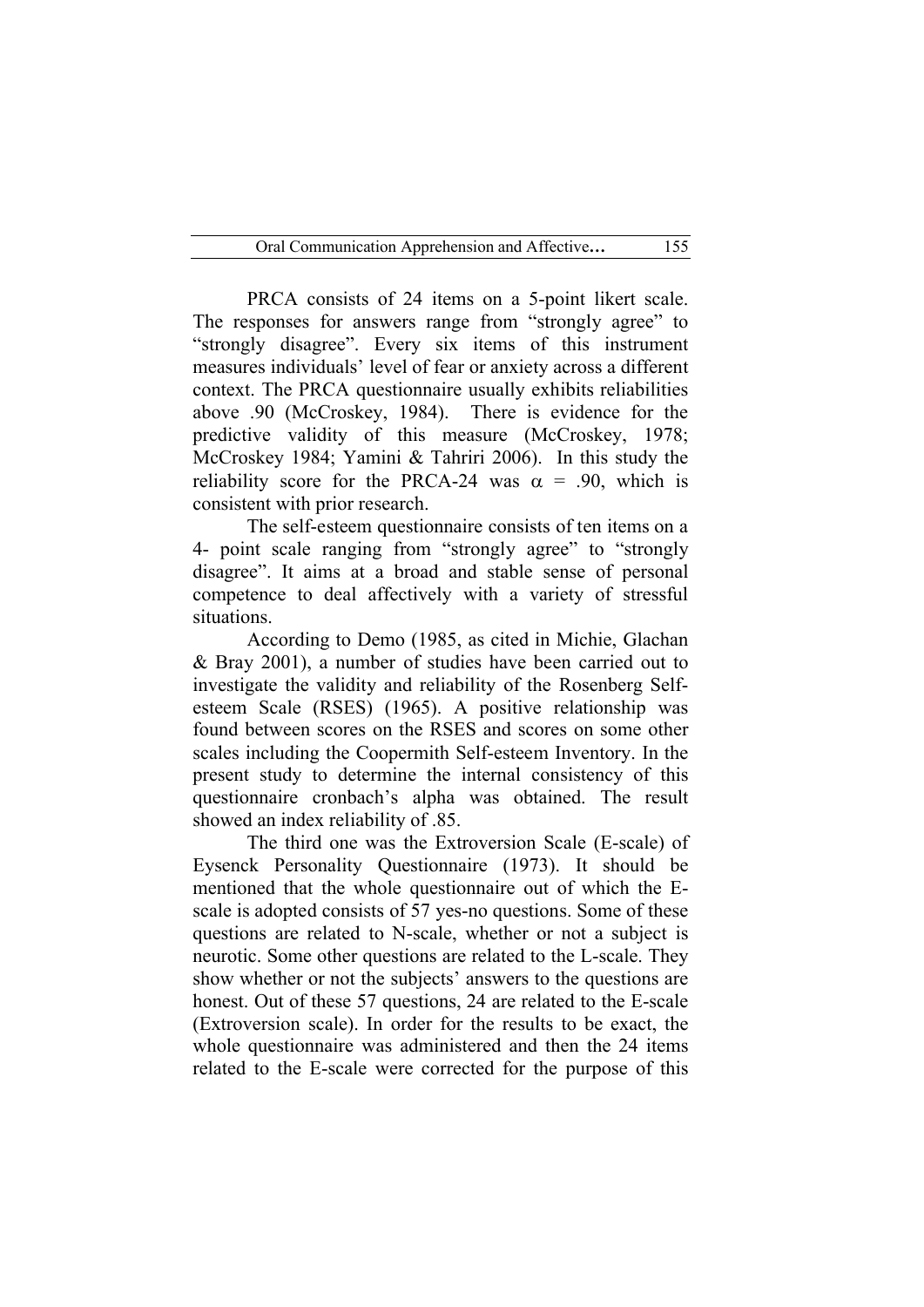study. Out of 24 items 12 items were related to extroversion and 12 items related to introversion. Based on test instructions, subjects with scores ranging from 13-24 were considered as extrovert and the subjects scored below 13 were considered as introvert. Francis, Lewis, Christopher, and Ziebertz (2006) examined the reliability of the Eysenck extroversion questionnare and found an alpha reliability of .84. In a crosscultural study, Francis, Brown, and Philipchalk (1992, as cited in Francis, Lewis & Ziebertz 2006) for the short form extraversion scale achieved alpha coefficients of 0.78, 0.83, 0.85, and 0.87 in the four samples. Rocklin and Revelle (1981) also examined and approved the content validity of the questionnaire correlating it with Eysenck personality inventory (1986, as cited in Fancis & Jones 2000), a questionnaire measuring personality trait of neuroticism, pschyoticism, and extroversion.

The reliability of this questionnaire was also estimated by the researcher using split-half method. The obtained reliability index was .75.

The placement test used in this study was a reduced test of TOFEL constructed by Educational Testing Service (ETS, 1998). It is a 60-item test consisting of 15 structure questions, 15 written expressions, and 30 reading comprehension questions. The reason why the original test was reduced was that the class time during which the test was to be administered was only 90 minutes. In addition, since the test was to be given to the students at different levels, most of the students may not have been able to accomplish the whole questions and it would make the comparison difficult. Besides, since it was not part of their course program, had it been too long, the students would not have eagerly answered the whole test. The basis for this classification was the students' score distribution. The top 27% scores and the low 27% of the scores were considered as high (level 1) and low levels (level 3), respectively, and the rest 46% of the scores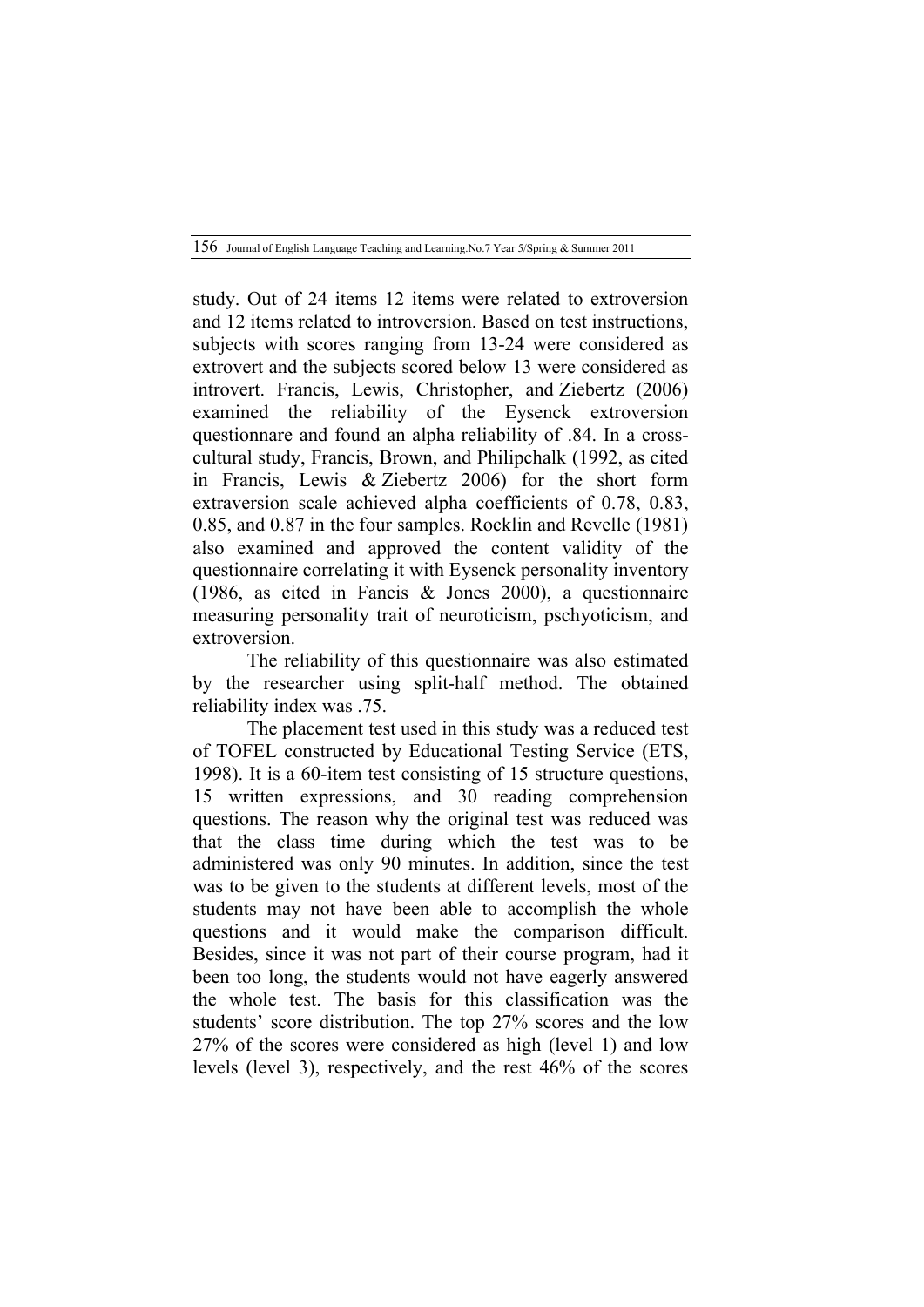were considered as the mid level (level 2). Rahimi (2004) measured the criterion-related validity of this test using another test of TOFEL administered to a random group of students participating in his study and obtained a validity index of 0.76. He also estimated the reliability of the test using KR-21 method of estimating reliability. The obtained index was 0.85.

#### **3.3 Data collection procedures**

The data were collected in two different sessions. The first session was devoted to proficiency test and the second one to the questionnaires, because the proficiency test took a long time for the participants to finish and they would get tired and unwilling to fill in the questionnaires. The proficiency test was administered to the 8 randomly selected classes at the two universities. The questionnaires were administered in the second session. To avoid order effect, the three questionnaires were first counterbalanced and then were randomly distributed among the participants.

#### **3.4 Data analysis procedures**

First, the proficiency test and the three questionnaires were scored. Then, the participants were divided into three levels based on their grades on the proficiency test. Next, a data matrix was prepared, and the learners' levels of oral communication apprehension, general self-esteem, and introversion/extroversion were specified. After this stage, the descriptive statistics of student's performance on PRCA scale was obtained for the whole sample. Then, after dividing the participants into two groups of males and females their means on this scale was also compared using an independent samples t-test. A one way ANOVA was also run to seek the effect of proficiency on OCA, i.e. how OCA level changes as the students achieve higher levels of proficiency. In order to present a model of the factors that predicted OCA in the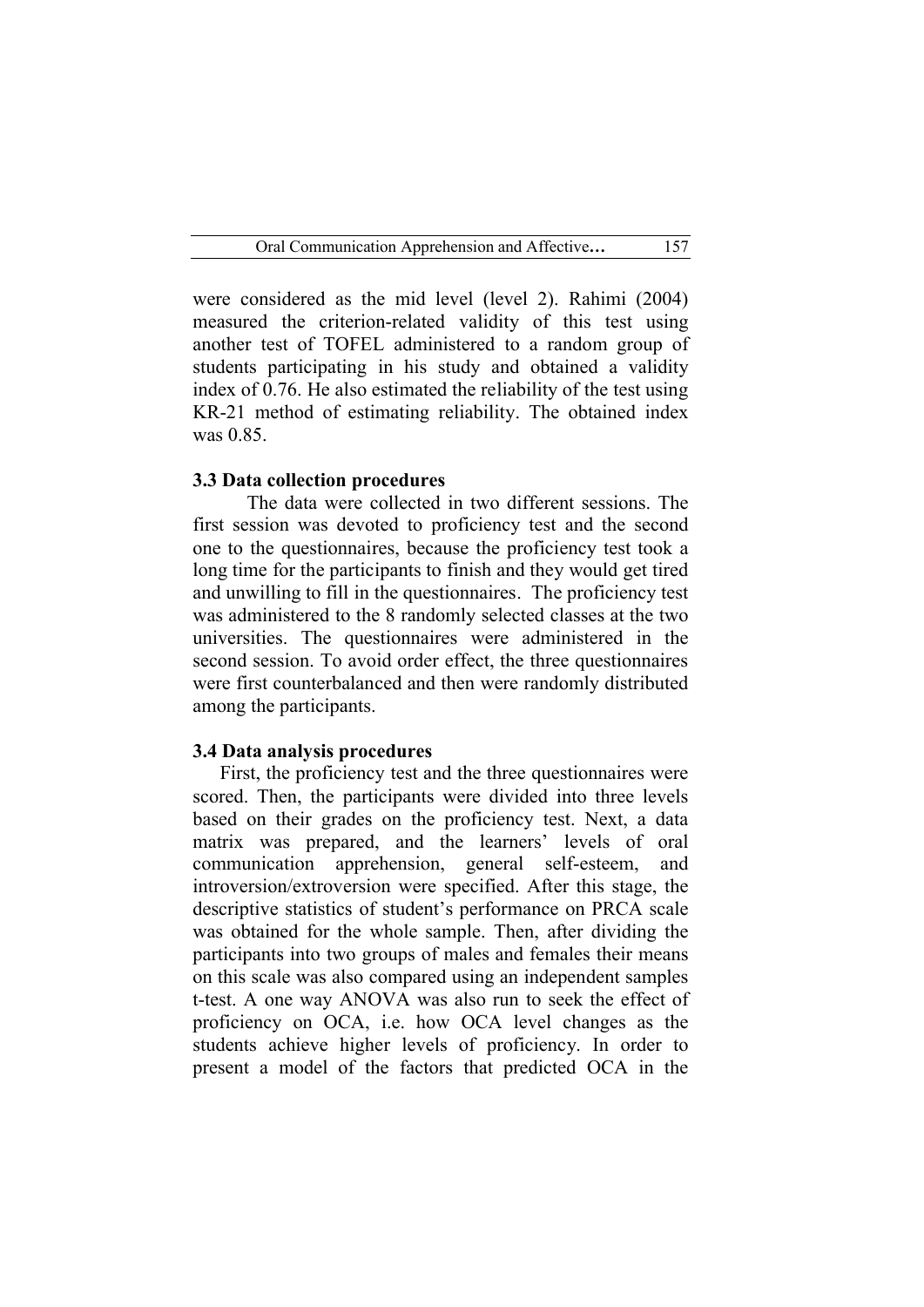students, Multiple Regression analysis was run. This procedure was applied to see which variables predicted OCA on the whole and which variable was the best predicator.

#### **3. Results and discussion**

In this section, the mean scores of the student's level of OCA with respect to their sex and proficiency levels are presented. As for oral communication apprehension, the mean score of the whole sample, as shown in Table 1 was 60.88. Scores obtained from this questionnaire range from 24 to 120. According to McCroskey (1978) scores below 59 represent people who have very low OCA. Scores between 60 and 70 represent people with average OCA. Scores above 72 represent people who have generally more OCA than people who have average OCA. Scores above 85 represent people who have high levels of OCA.

**Table 1. Descriptive statistics of OCA for the whole sample**

|     | Minimum | <b>Maximum</b> | Mean  |       |
|-----|---------|----------------|-------|-------|
| 125 |         | 108            | 60.88 | 18.49 |

Therefore, the whole sample's level of oral communication apprehension is average.

 Considering the students' sex and its effect on the level of OCA descriptive statistics and independent samples t-test were used the results of which are summarized in Table 2.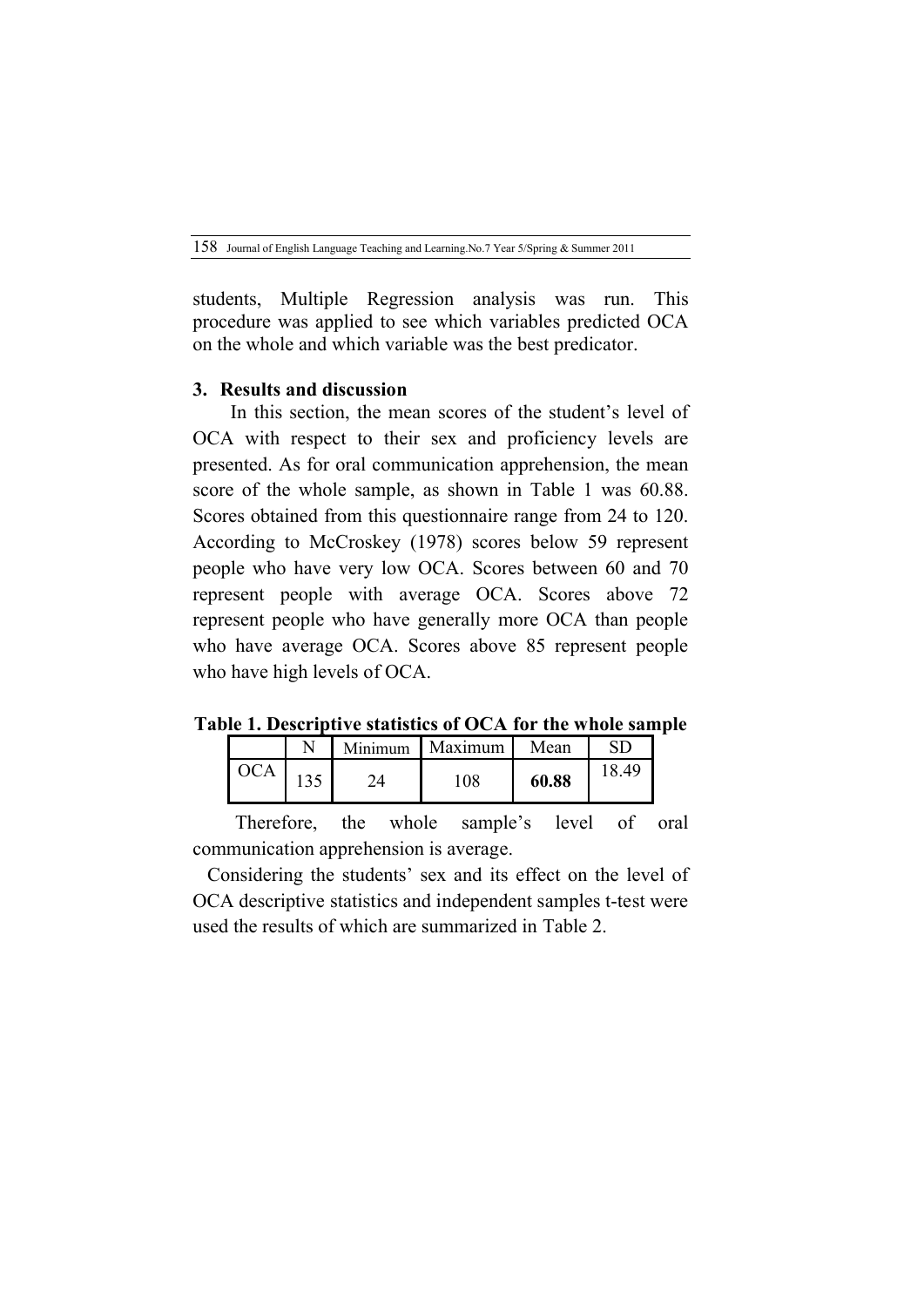**Table 2. Descriptive statistics and T-test of OCA for males and females**

| <b>Groups</b> | N  | Mean  | <b>SD</b> | т    | Df  | <b>Sig</b> |
|---------------|----|-------|-----------|------|-----|------------|
| Female        | 85 | 64.65 | 18.91     |      |     |            |
| Male          | 50 | 54.46 | 15.97     | 3.19 | 133 | .002       |

As this table shows, the mean scores of 54.46 and 64.65 were obtained for male and female students, respectively. This indicates that male students had a very low level of OCA while female students had average levels of OCA. Besides, as the table shows gender had a significant effect on OCA  $(t=$ 3.19 P< 0.001).That is to say, the sex of the students did have effect on the OCA level of the whole sample. In other words, biological sex determined the students' level of OCA. The finding is in line with several studies done by different researchers like Tally and Richmond (1980), McCroskey, Simpson, and Richmond (1982), and Pappamihiel (2001).

The reason for such result can be discussed in two ways. First, if we compare the mean scores of males and females on the proficiency test we find that males have outperformed females on this test (mean scores of males= 49, mean scores of females=45). It is not hard to imagine that males are more confident in their abilities to learn the new language well. Therefore once they gain faith in their capabilities, they will be more ready to approach threatening situations in English classrooms. On the contrary, females, who have lower proficiency levels, perhaps, are inclined to attribute their bad performance in English classes to their low ability. Consequently, they are more anxious about English classes.

Second, according to Rubrecht (2004), Asian cultures are viewed as male-dominated societies in which women are treated as inferior. He believes that in such cultures in which female social roles have largely kept women a step behind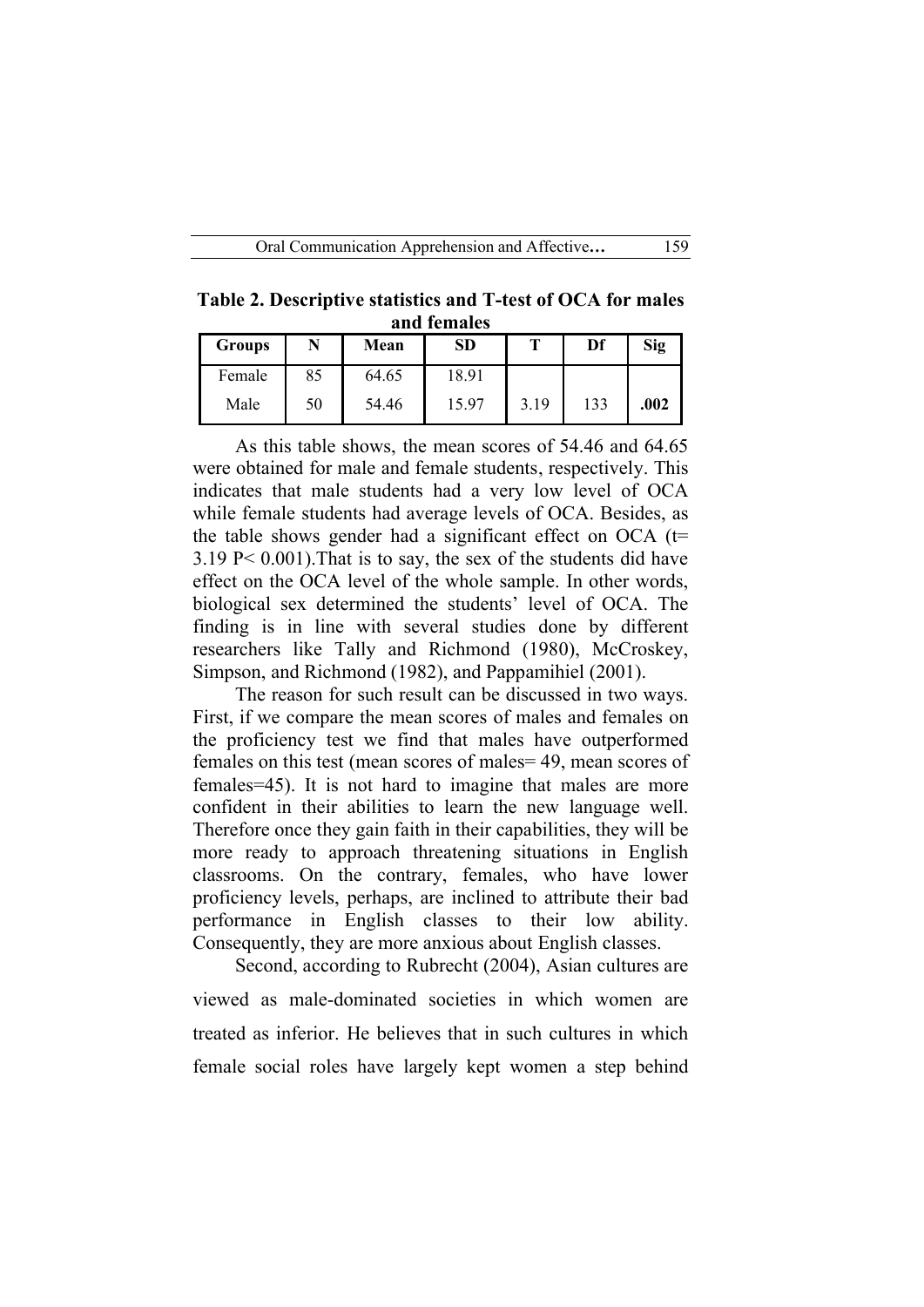men in terms of social status for centuries one could accept the fact that females in these cultures would be particularly reticent and anxious above and beyond their male counterparts in the language classrooms specifically those coeducational ones. Perhaps Iran, an Eastern country, with almost the same culture is not an exception to this problem.

 With respect to the proficiency level of the students, the fallowing results were obtained.

**Table 3. Descriptive Statistics of OCA for different levels of proficiency**

| OCA        |    | Mean    | SD       |  |  |  |  |
|------------|----|---------|----------|--|--|--|--|
| High Level | 34 | 52.1471 | 16.93863 |  |  |  |  |
| Mid Level  | 63 | 63.5873 | 19.14009 |  |  |  |  |
| Low Level  | 38 | 64.2105 | 16.59234 |  |  |  |  |

As this table shows, the mean scores of 52.14, 63.58, and 64.21 were obtained for students at different levels of proficiency ranging from high level of proficiency to the low level, respectively. This shows that OCA was very low at high level while it was average at mid level and low level. In other words, there was a difference in the level of OCA between students of a higher level of proficiency and the students of the mid/lower levels of proficiency. It seems that as the students' proficiency increases, their level of OCA decreases.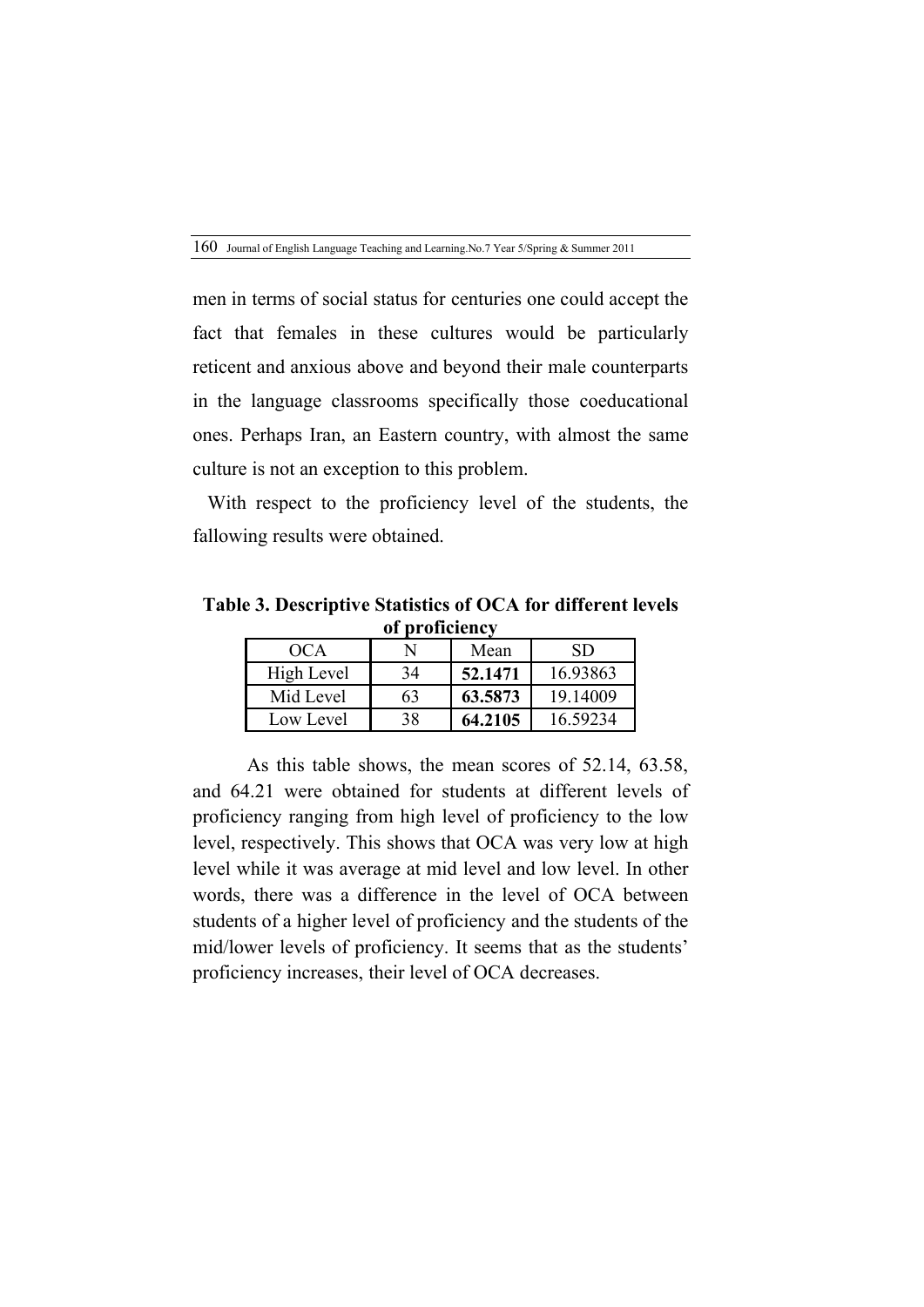Besides, in order to see whether there is any significant difference in the level of OCA at different proficiency levels, a one way ANOVA was run. The result is shown in Table 4.

|                          | Sum of<br>Squares | Df             | Mean<br>Square | F     | Sig. |
|--------------------------|-------------------|----------------|----------------|-------|------|
| <b>Between</b><br>Groups | 3476.25           | $\mathfrak{D}$ | 1738.12        | 5.415 | .005 |
| Within<br>Groups         | 42367.85          | 132            | 320.96         |       |      |
| Total                    | 45844.10          | 134            |                |       |      |

**Table 4. Results of ANOVA on the effect of proficiency on OCA**

 As the table shows, proficiency level has a significant effect on OCA ( $F = 5.41$  p $\leq 0.05$ ). Scheffe test was also run to locate the exact difference. The result is shown in Table 5.

**Table 5. Result of Scheffe test on OCA at different proficiency levels**

| Proficiency | Proficiency | Mean        | Sig  |
|-------------|-------------|-------------|------|
|             |             | difference  |      |
| High level  | Mid level   | $-11.44(*)$ | .013 |
|             | Low level   | $-12.06(*)$ | .019 |
| Mid level   | Low level   | $-62$       | .986 |

As this table shows, the difference in the level of OCA between students of high level and students of mid level is significant  $(P< 0.05)$  and the mean difference is negative. This shows that OCA is lower in level 1 (high level) than OCA in level 2 (mid level). The difference in the level of OCA, between students of high level and low level is also significant  $(p< 0.05)$ . The mean difference is negative as well. This shows that OCA is lower in the high level compared to OCA in the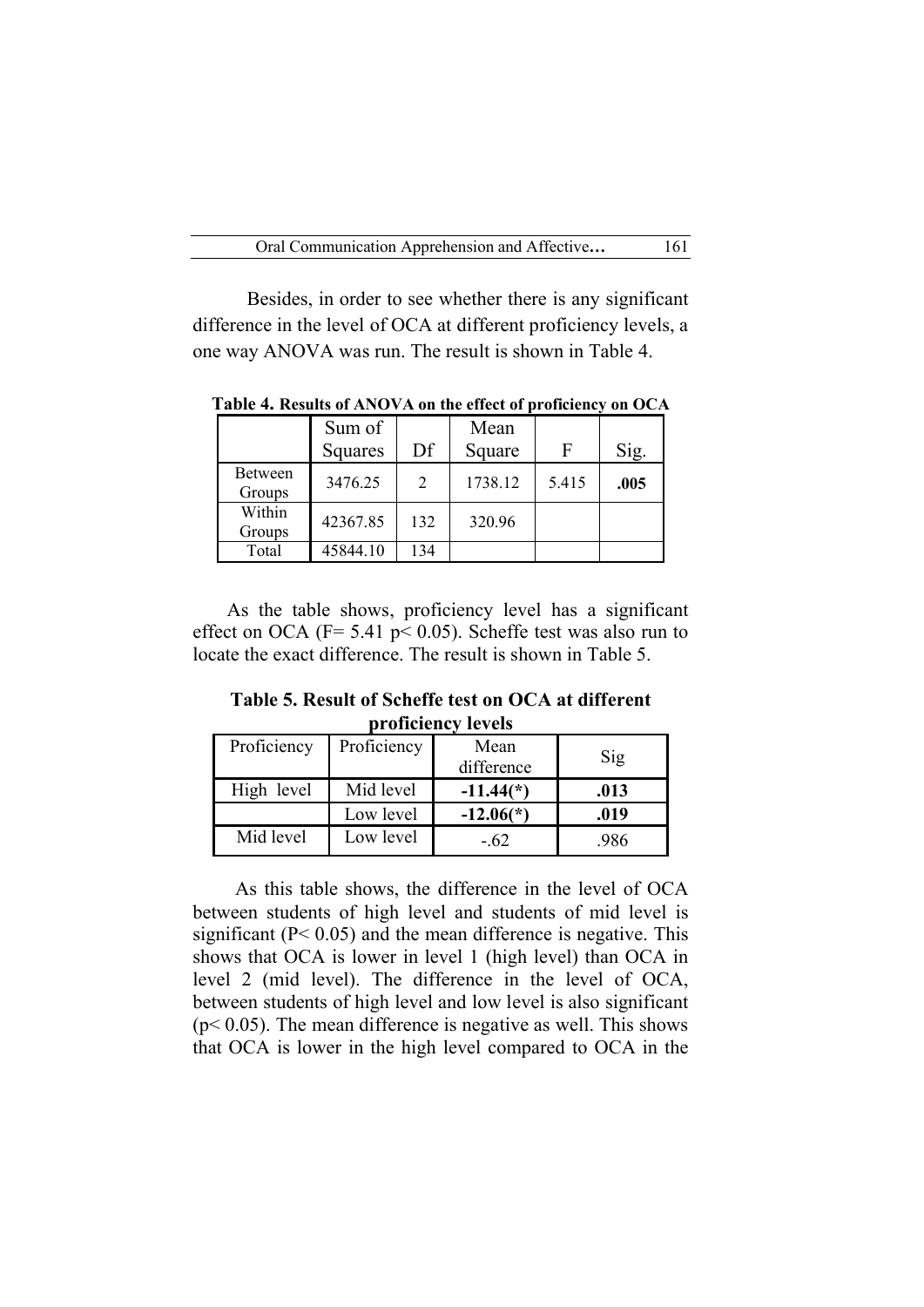low level. However the difference in the level of OCA, between students of the mid level and the low level is negative but not significant. OCA in the mid level is lower than OCA in low level.

The results is in line with a few of other studies, like, Abu-Rabia (2004), and Liu (2006) in which it was found that proficiency level significantly affected the level of communication apprehension. Na (2007) believes that, actually, students of the lower level of proficiency would undergo some degrees of apprehension as a result of the effect of cognitive, personal or affective factors on the process of their learning or for the reason that they get to know the difficulties of the job and some of their inabilities to cope with them. However, as they go to the advanced level of proficiency their apprehension decreases because, at this time, they have learned the language almost properly and they believe that they have the necessary skills to handle their performance well. Furthermore, the existence of anxiety in students of lower levels can also be attributed to their English proficiency, which was not high enough to allow them to communicate with others freely, express themselves adequately in class and answer teachers' questions properly. So, in English classrooms where much communication is needed, these students are more anxious than in other classes. Besides, serious competition among students also causes some students (specifically students of lower levels of proficiency) to pay more attention to others' strong points and their own weak points which results in the arousal of anxiety.

### **4.1 Regression analysis**

In order to present a model of the factors which predicted OCA in the students a multiple regression analysis was conducted. In the obtained results first we refer to the table of model summery (Table 6) in which R² (coefficient of multiple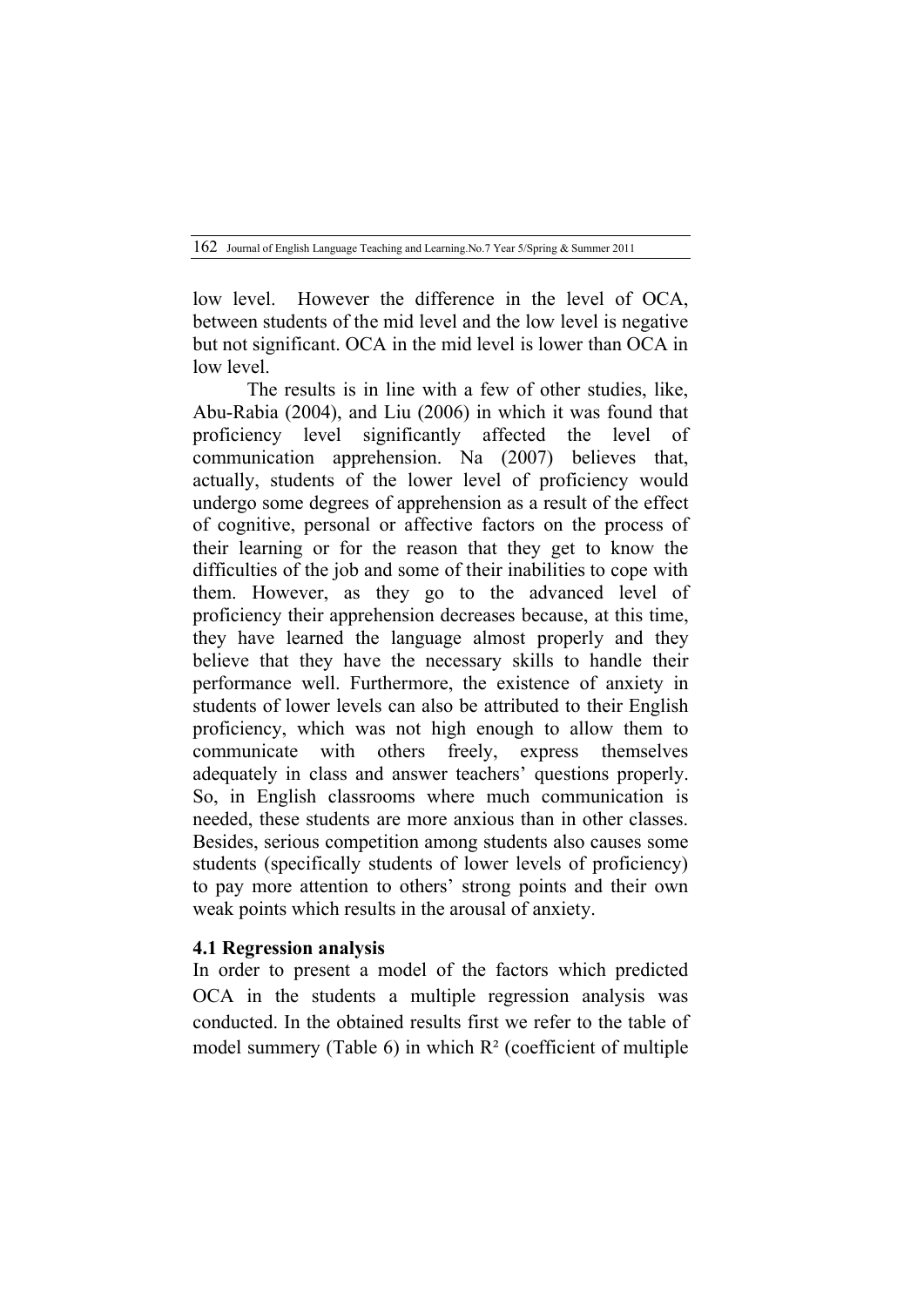determination) is shown. This index shows the percent of variance in the dependent variable (OCA) predicted by the combination of independent variables of the study, namely, self-esteem, extraversion, proficiency, and gender.

**Table 6: Model summary of the multiple regression analysis (OCA and self-esteem, extraversion, proficiency, and gender)**

| ------- |         |          |            |               |  |  |  |
|---------|---------|----------|------------|---------------|--|--|--|
|         |         |          | Adjusted R | Std. Error of |  |  |  |
| Model   |         | R Square | Square     | the Estimate  |  |  |  |
|         | .634(a) | 402      | 384        | 14.51843      |  |  |  |

As this table shows the obtained  $\mathbb{R}^2$  is .40, a relatively good fit indicating that 40% of the variation in the level of OCA was accounted for by the independent variables.

Then we refer to Table 7, the ANOVA table, to make sure that the independent variables have been able to significantly predict the variance in the dependent variable.

**Table 7: Result of ANOVA for the effect of the independent variables on OCA**

|            | Sum of   |     | Mean    |       |         |
|------------|----------|-----|---------|-------|---------|
| Model      | Squares  | Df  | Square  | F     | Sig.    |
| Regression | 18442.08 |     | 4610.52 | 21.87 | .000(a) |
| Residual   | 27402.01 | 130 | 210.78  |       |         |
| Total      | 45844.10 | 134 |         |       |         |

a.Predictors:(Constant),EXTRAVERSION,LEVEL,ENDER, SELF-ESTEEM b. Dependent Variable: OCA

As illustrated in the table, the relationship between OCA and independent variables, proficiency level, gender, self-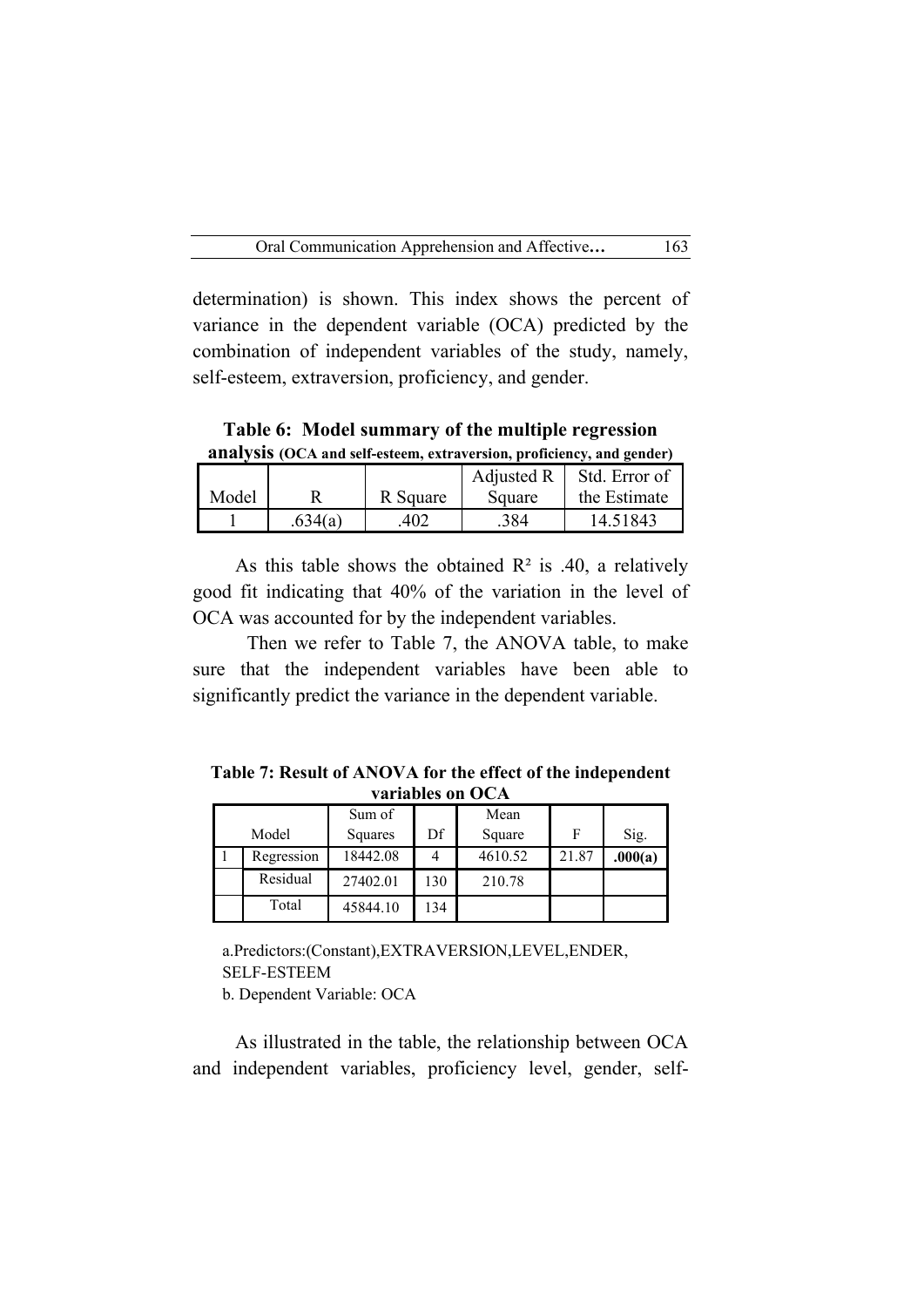esteem, and extroversion, is significant,  $(p< 0.01)$ . Nonetheless this significance does not mean that all the variables, one by one, predicted OCA. Now we should refer to the third table (Table 8) which shows the partial regression coefficients pointing out the degree to which each independent variable was related to the dependent variable (OCA).

**Table 8: Partial regression coefficients for the degree of prediction of independent variables**

| Model |              |          | Unstandardized<br>Coefficients | Standardized<br>Coefficients | T        | Sig. |
|-------|--------------|----------|--------------------------------|------------------------------|----------|------|
|       |              | B        | Std. Error                     | Beta                         |          |      |
|       | (Constant)   | 104.904  | 8.626                          |                              | 12.161   | .000 |
|       | Level        | 4.184    | 1.767                          | $-.166$                      | 2.367    | .019 |
|       | Gender       | $-8.602$ | 2.667                          | $-.225$                      | $-3.225$ | .002 |
|       | Self-esteem  | $-.825$  | .246                           | $-.238$                      | $-3.352$ | .001 |
|       | Extraversion | $-3.423$ | .562                           | $-.431$                      | $-6.087$ | .000 |

a.Dependent Variable: OCA

As this table shows all the four independent variables have significance levels below 05. Furthermore, if we look at the Beta indices we can see the weighting of the variables that significantly predicted the variance in the level of OCA. As it is shown in Table 8, the obtained Beta values were -.16, -.22, - .23, and -.43 for independent variables, namely, proficiency level, gender, self-esteem, and extraversion, respectively. Therefore, we can conclude that extroversion is the best predicator of OCA in this study. This means that all the variables held constant, for every unit increase in the level of extroversion, the level of OCA increases by 0.40 unit for every extra point in the extraversion level. Furthermore, since this index turned out to be negative it predicted OCA in a negative way. That is OCA level decreased by .43 for every level of increase in the level of extroversion. It indicates that an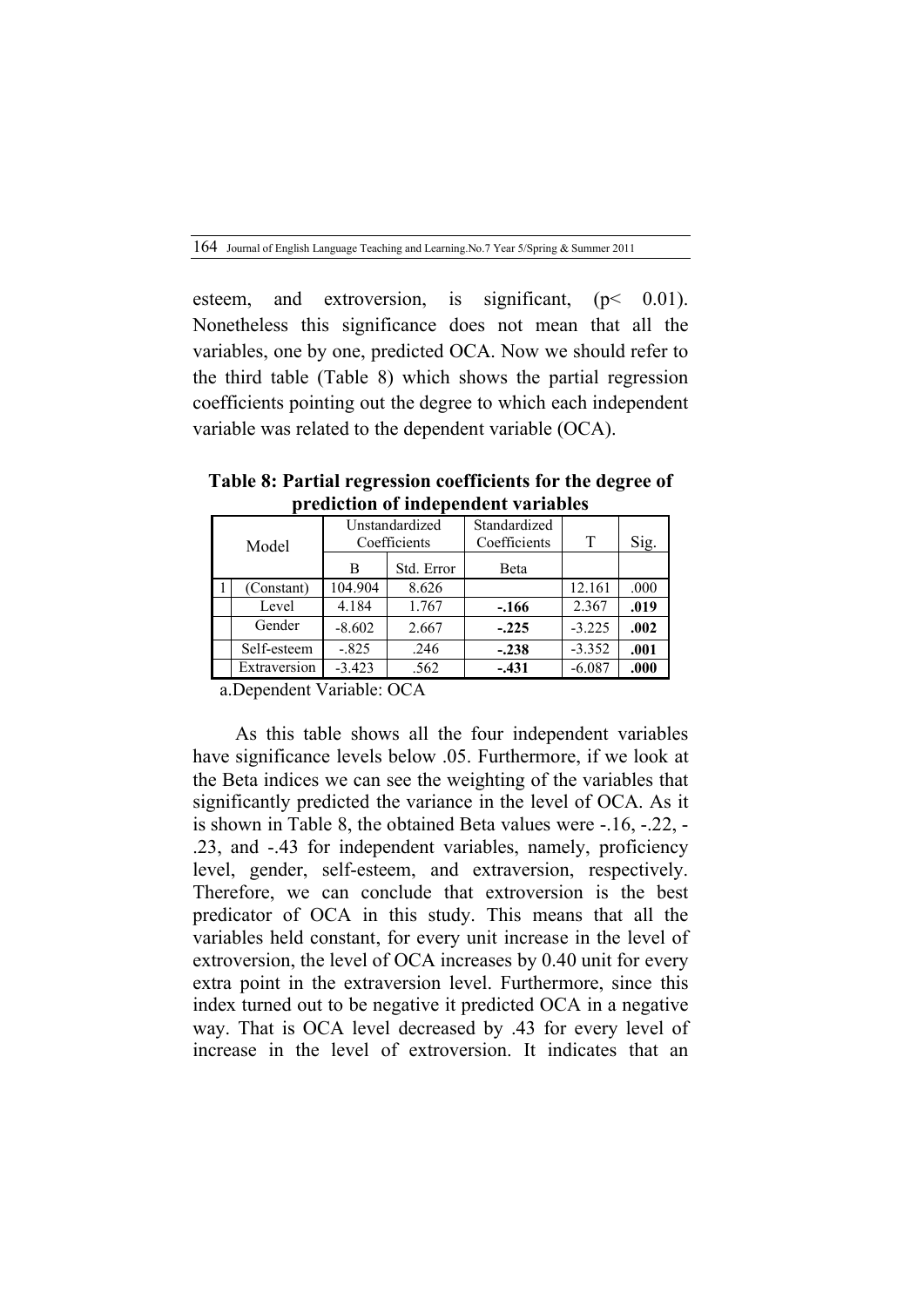increase in OCA is associated with a decrease in extraversion, i.e. students who have higher degrees of OCA have lower levels of extraversion and vice versa. The obtained result is in line with Dewaele and Furnham (2000), Opt and Loffredo (2000), and Oya et al. (2004). In all of these studies it was found that extraverts experienced lesser degrees of apprehension and they were better communicators than introverts. Many investigators have suggested that sociable learners, which means extroverts, will be less inhibited in their communications, more inclined to talk, more inclined to join groups, more likely to participate in class, more likely to volunteer, and more likely to take risks.

Self-esteem was also found to predict OCA in a negative way. OCA decreased by .23 for every level of increase in selfesteem. It indicates that an increase in OCA is associated with a decrease in self-esteem, i.e. students who have higher degrees of self-esteem have lower levels of OCA and vice versa. The result is in line with McCroskey, Daley, Richmond, and Falcione (1977), Heyde (1977), Daubney (2002), Qin (2003), and many other studies in most of which a negative correlation has been found between self-esteem and OCA. According to Bandura's (1991 cited in Daubney 2002) theory of self-efficacy, when a situation is perceived as threatening, the resultant anxiety is dependent on an individual's perception of his/her ability to deal positively with that threat. Bandura additionally argues that self-esteem, also, can act as a mitigating factor in anxiety-producing circumstances. Besides, Foss and Reitzel (1988) believe that since those students who have low self- esteem, perceive themselves as less worthy than others and think their communication is less effective than their colleagues are apprehensive in their communications whether speaking their native language or learning a second or foreign language.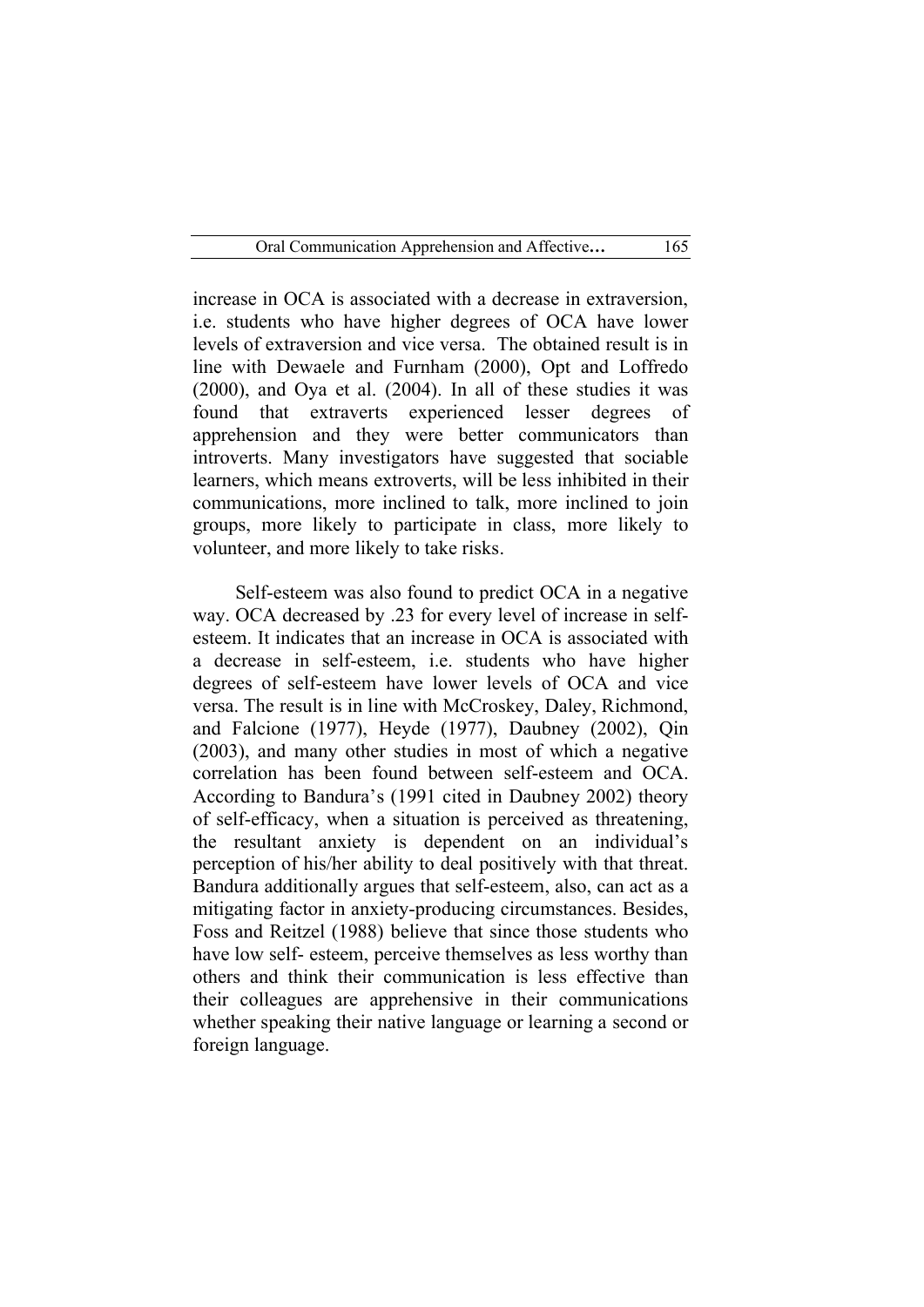Gender and proficiency were the third and the fourth factors that predicted OCA. Proficiency also predicted OCA in a negative way. That is, for every unit increase in the level of proficiency OCA decreases by .16 unit for every extra point in proficiency score. Discussions for the effect of each factor are presented at part 4.2.1.2 and 4.2.1.3, respectively. Sine all of the considered independent variables could predict OCA for the participants of this study therefore the conceptual model of the study would be Figure 1.

**Figure 1: Conceptual model of the study**



#### **4. Conclusion**

The findings of this study reinforced previous research that indicate a close relationship between second language communication anxiety and learners' self-esteem in learning a second language. Together with the findings of previous research in other areas, this study seems to lend support to the reflected appraisal principle proposed by Rosenberg et al. (1989) who claim that our self-esteem and self-perception can have an impact on foreign language anxiety. Furthermore, it also supports Jung's theory of personality that linked extroversion with hysterical tendencies and introversion with depression and anxiety and "Personality" theory according to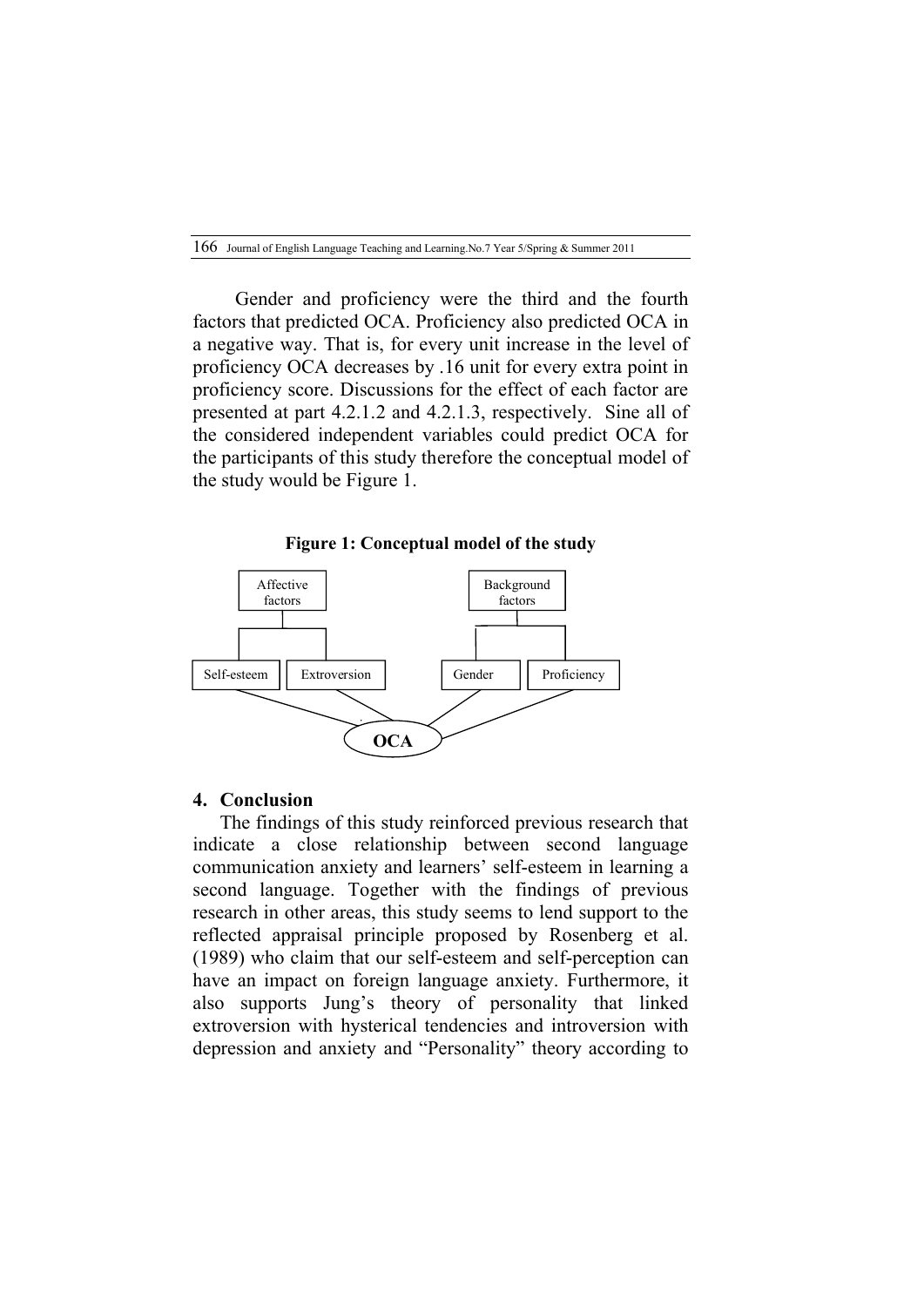which, "people who experience low self- esteem, high introversion and low self-assertiveness also have high levels of communication apprehension".

It was also in line with most research in which OCA was found to be higher in females than males and students of lower levels of proficiency.

So, to summarize, communication apprehension is the most prevalent phobia in most of the situations in which speaking in a foreign/second language is needed. As a matter of fact its detrimental effects can undermine a person's personal, professional, and academic successes in life.

Finally, regarding the generalizability of the findings of this study, it should be noted that although they are in line with most research in this area and with language learning theories and principles, these results may be biased on the grounds that the number of male students participating in this study is smaller than female students. Furthermore, with respect to the proficiency level of the students, the number of students of level 3 was also smaller than other groups in a way that it may have biased the results, as well. Since this study had a relatively limited scope and was conducted with English majors at Shiraz University and Shiraz Azad University further research is needed to ensure the external validity of the findings. It is necessary to see if the same results and conclusion would be obtained with different samples.

#### **5.1 Pedagogical implications**

The principal implication of this study for concerned second language teachers is that they should try their best to reduce communication apprehension in their students, specifically female students if they are perceived to have higher OCA compared to males, using proper techniques. According to Qin (2003) personality factors are the most influential factors to which teachers should attach great importance in the foreign language teaching process. An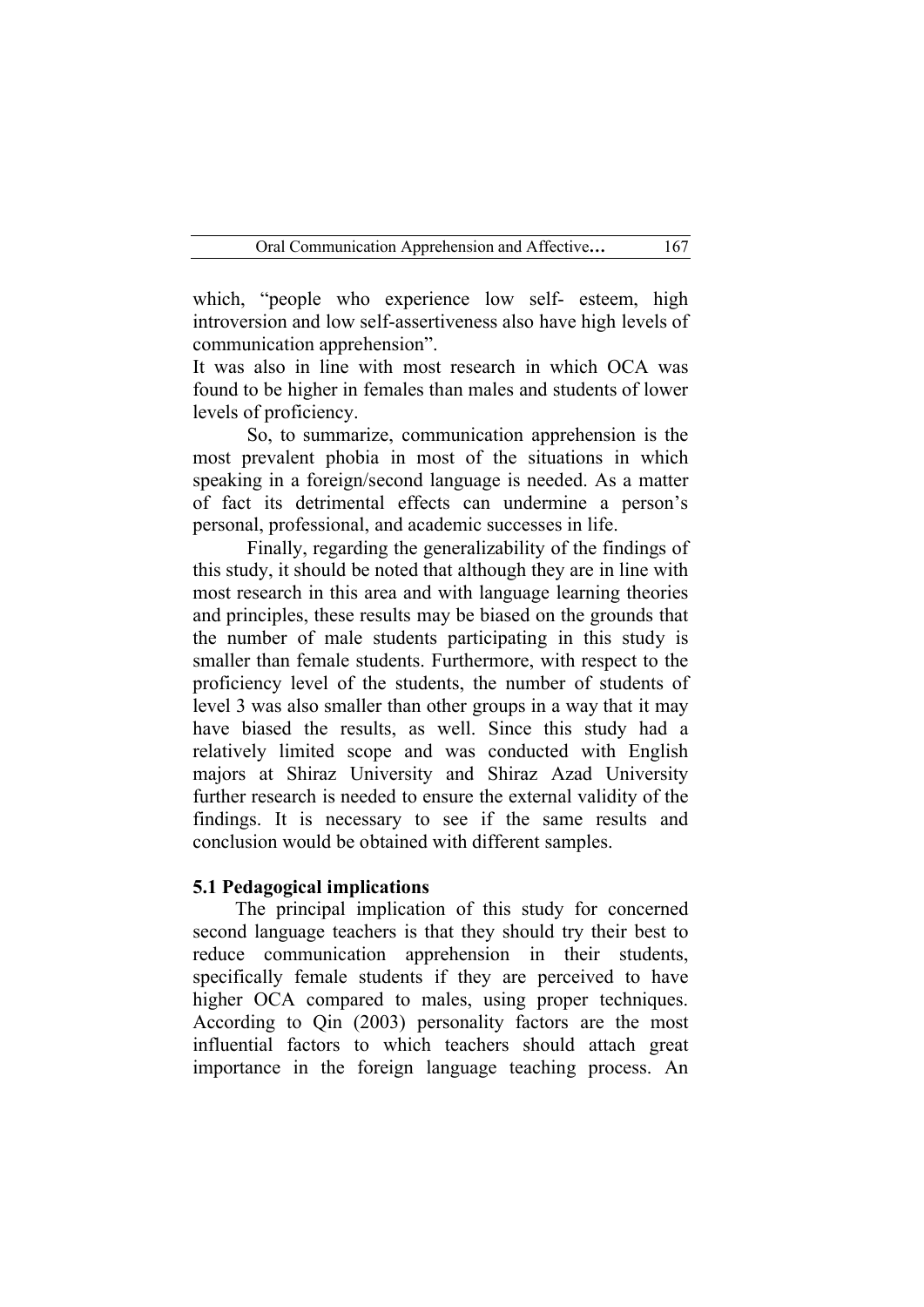awareness of these factors may help teachers reconsider their teaching methods and come up with more effective approaches in teaching a foreign language.

Na (2007) suggests that teachers should try to create a relaxed atmosphere for students, which can make them feel safe to speak or express their views. Secondly, teachers should avoid negative evaluation of students in classrooms and comment on students' behaviors with more encouragement.

Tok (2009) advises EFL teachers to give the most reticent students the opportunity to speak and build up their self-confidence in a positive, caring environment (e.g., by facilitating interactive group activities or calling on students in a non threatening manner). Feeling the concern of their teachers, the students should gradually become more willing to participate in speech communication.

Finally, Using different techniques to increase, support and encourage students' self-esteem in language classrooms can reduce their level of communication apprehension.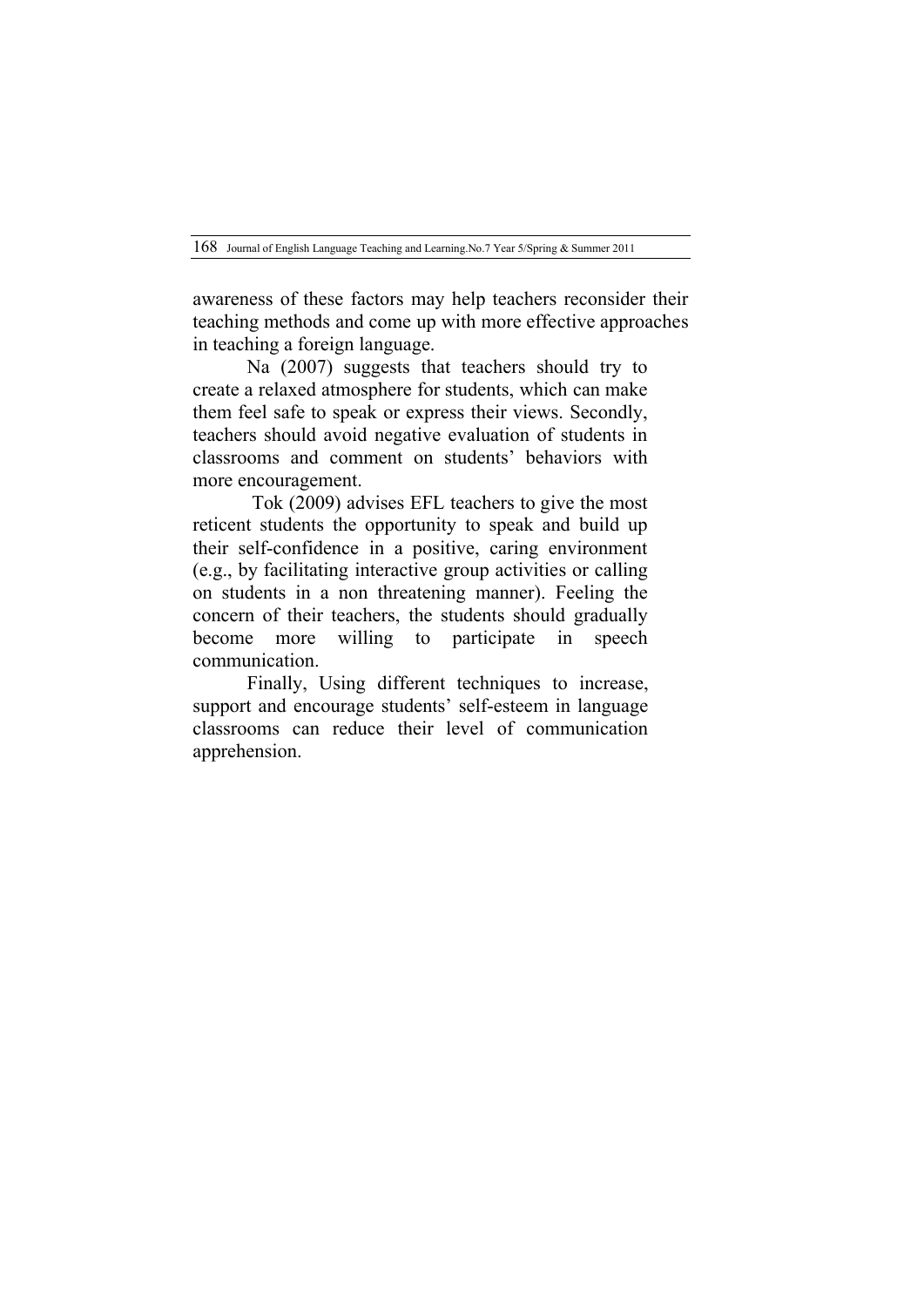### **References**

- -Aida, Y. (1994), Examination of Horwitz, Horwitz, and Cope's construct of foreign language anxiety: the case of students of Japanese. *Modern Language Journal, 78(2),*155-168.
- -Abu-Rabia, S. (2004), Teachers' role, learners' gender differences, and FL anxiety among Seventh-Grade students studying English as a FL. Retrieved May 23, 2008 from:
	- www.eric.ed.gov/ERICWebPortal/recordDetail?accno=EJ68 0616.
- -Andres, V. (2003), The influence of affective variables on EFL/ESL learning and teaching. *Journal of the Imagination in Learning and Teaching.* Retrieved May 16, 2008 from:

http://www.njcu.edu/CILL/vol7/andres.html.

- -Brown, H. D. (2005), *Principles of language learning and teaching.* Englewood Cliffs, NJ: Prentice-Hall, Inc.
- -Byrnes, D. A. (1984), Forgotten children in classrooms: Development and characteristics.Retrieved Sep 19, 2009 from:

www.haworthpress.com/store/E.

- -Chiang,C.Y.(2005), Personality traits, gender and language learning strategies. Retrieved June 7, 2007 from:
	- http://www.ciadvertising.org/studies/student/97\_fall/ theory/ personality/ factors.htm.
- -Dewaele, J.M. and Furnham, A. (2000), Personality and speech production: a pilot study of second language learners. Retrieved July 8, 2008 from: http://www.sciencedirect.com.
- -Delgado, M. N. & Carrasquillo, A. (1988), Oral communication apprehension among business college students and its relationship to English language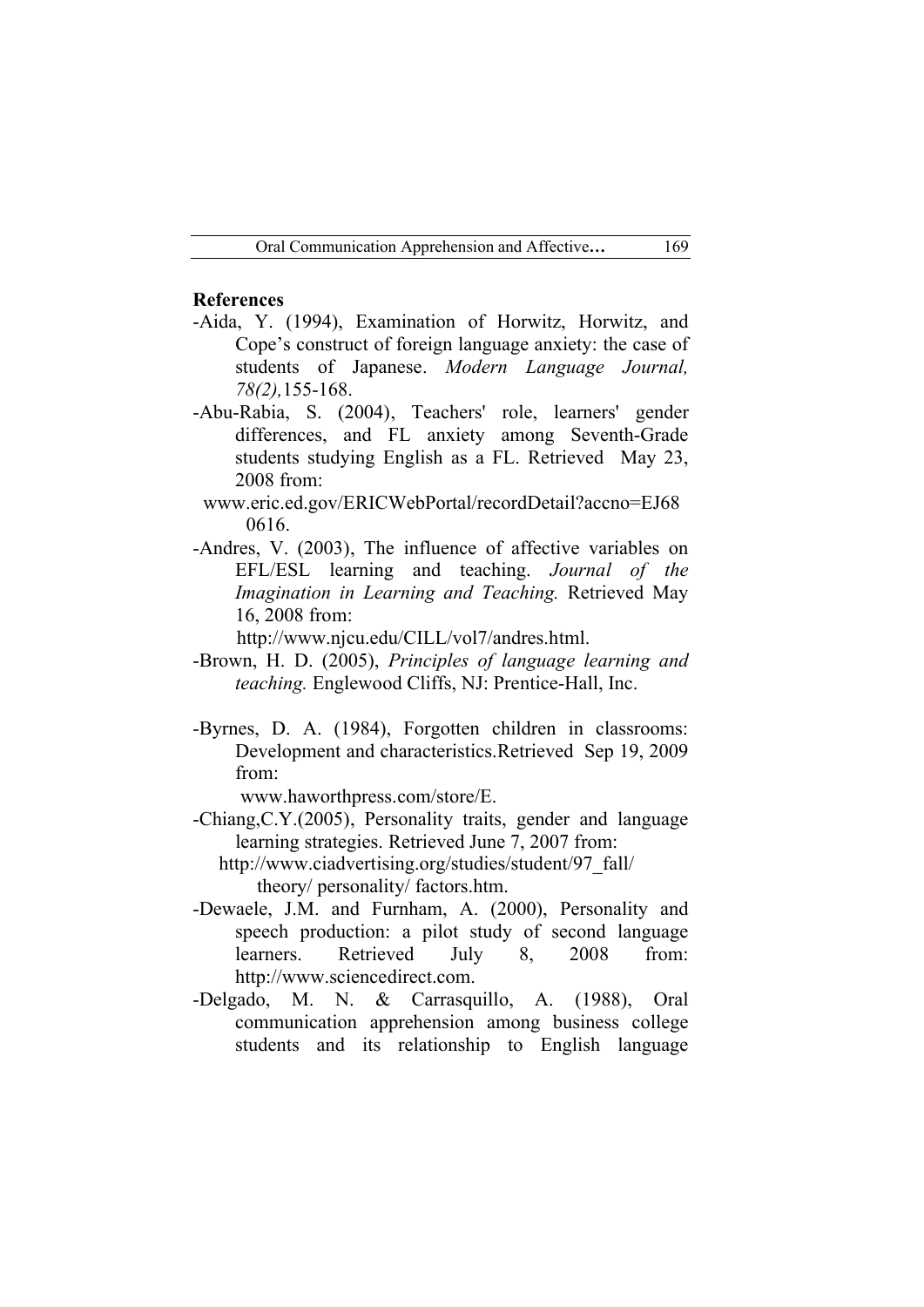proficiency. Retrieved June 12, 2008 from: Eric Document Reproduction in Service No. ED3010312.

- -Duabney, M. (2002), Anxiety and inhibitive factors in oral communication in the classroom: a study of third year specialists at the catholic university in Viseu. Retrieved April 17, 2009 from: www.eduspaces.net.
- -ETS. (1998), The TOEFL Test and Score Data Summary. Retrieved June 12, 2008 from: http://www.ets.org/portal/site/ets/menuitem.c.
- -Eysenck, H. J. (1973), *Eysenck on extroversion*. London: Crosby, Lockwood staples.
- -Foss, K. A. & Reitzel. A. C. (1988), A relational model for managing second language anxiety. *TESOL Quarterly, 22*, 437-454.
- -Francis, L. J & Jones, S. H. (2000), The relationship between the Myers-Briggs Type Indicator and the Eysenck Personality Questionnaire among adult churchgoers. Retrieved Jan 12, 2009 from: http://www.ingentaconnect.com/content/klu/pasp.
- -Francis, L. J., Lewis, C. A. & Ziebertz, H. (2006), Short form revised Eysenck personality questionnaire (EPQR-S): a grammar edition. Retrieved April 19, 2009 from: findarticles. com/p/articles/mi\_qa3852/is\_/ai\_n17170166 - 46k.
- -Frantz, J., Marlow, A. & Wathen J. (2005), Communication apprehension and it's relation to gender and college year. Retrieved May 20, 2008 from: grad.mnsu.edu/.../urc/.../

URC2005journal/Marlow\_Frantz\_Wathen.pdf.

-Hampson, S. E (1982), The construction of personality: an introduction. Retrieved March 27, 2009 from: http://books.google.com/books?id=LE8OAAAAQAAJ& sitesec=reviews &source=gbs\_navlinks\_s.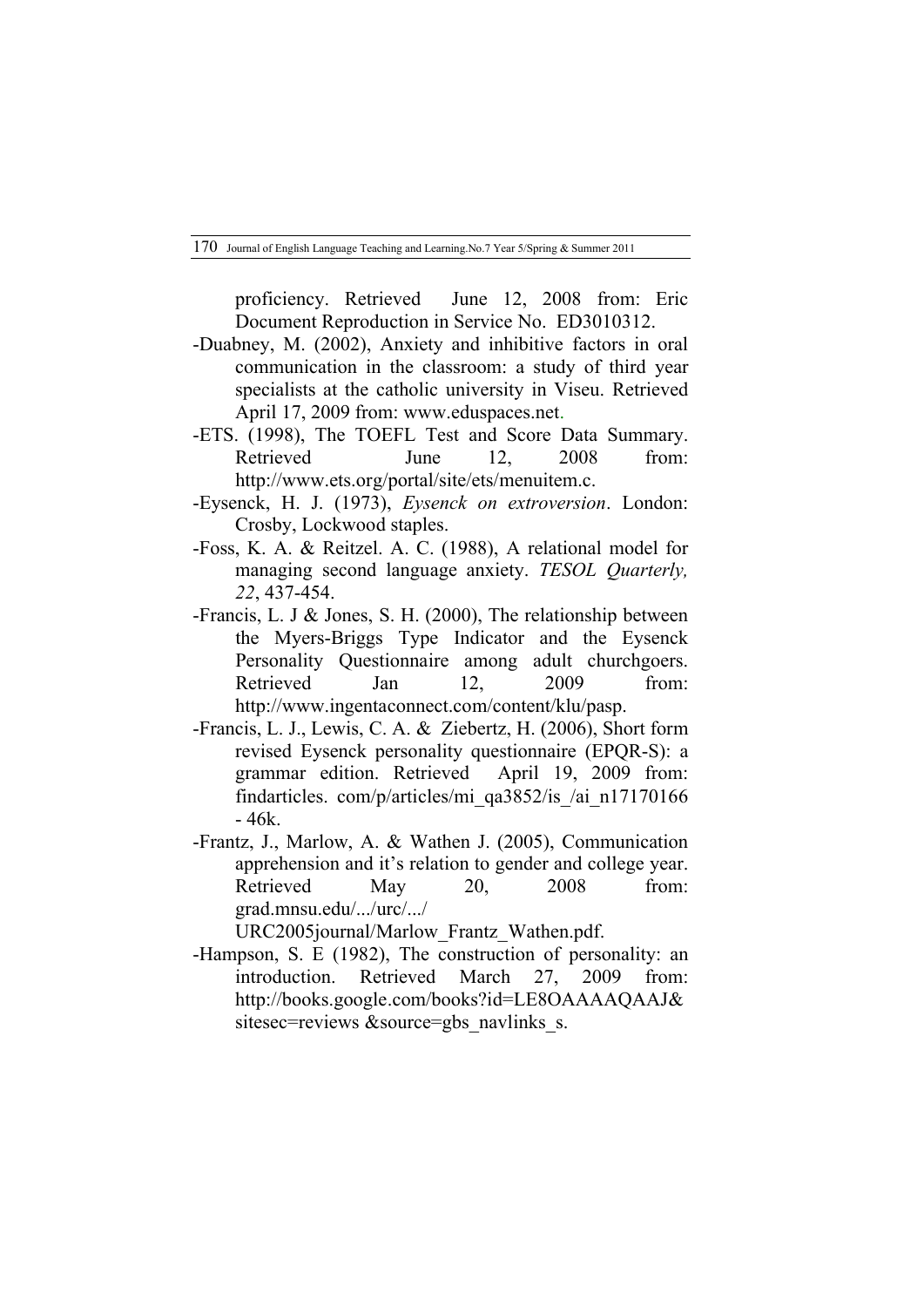- -Hensley, W. E. (1977), The interrelationship between selfesteem and anxiety. Retrieved July 15, 2008 from Eric Document Reproduction in Service No. ED143056.
- -Heyde, M. (1977), Self-esteem and oral production. Retrieved June 12, 2008 from: http://www.sdkrashen.com/SL\_Acquisition\_and\_Learnin  $g/030$ .html.
- -Holbrook, H. T. (1987), Communication apprehension: The quiet student in your classroom. Retrieved March 6, 2008 from: Eric Document Reproduction in Service No. ED284315.
- -Horwitz, E. K., Horwitz, M. B., & Cope, J. (1986), Foreign language classroom anxiety. *Modern Language Journal*, *70(2):* 125-132.
- -Liu, M. (2006). Anxiety in Chinese EFL students at different proficiency levels. *System, 34*, 301–316.
- -Matsouoka, T. (2006), Japanese college students**'** willingness to communicate in English Retrieved July 12, 2008 from: gradworks.umi.com/32/33/3233454.html.
- -McCroskey, J. C. (1977), Oral communication apprehension: A summary of recent theory and research [electronic version]. *Human communication research, 4,* 78-96. Retrieved April 4, 2007 from:

http://www. Jamescmccroskey.com/publication/ 74 html.

-McCroskey, J. C. (1978), Validity of PRCA as an index of oral communication apprehension. Retrieved April 9, 2007from:

www.emeraldinsight.com/Insight/html/Output/Published/ EmeraldFullTextArticle/Pdf/0500150104\_ref.html.

-McCroskey, J.C. (1982), Oral communication apprehension: a reconceptualization. *Communication yearbook, 6,*136-170. Retrieved May 12, 2008 from: www.as.wvu.edu/%7Ejmccrosk/101.htm [26 Jan 1998].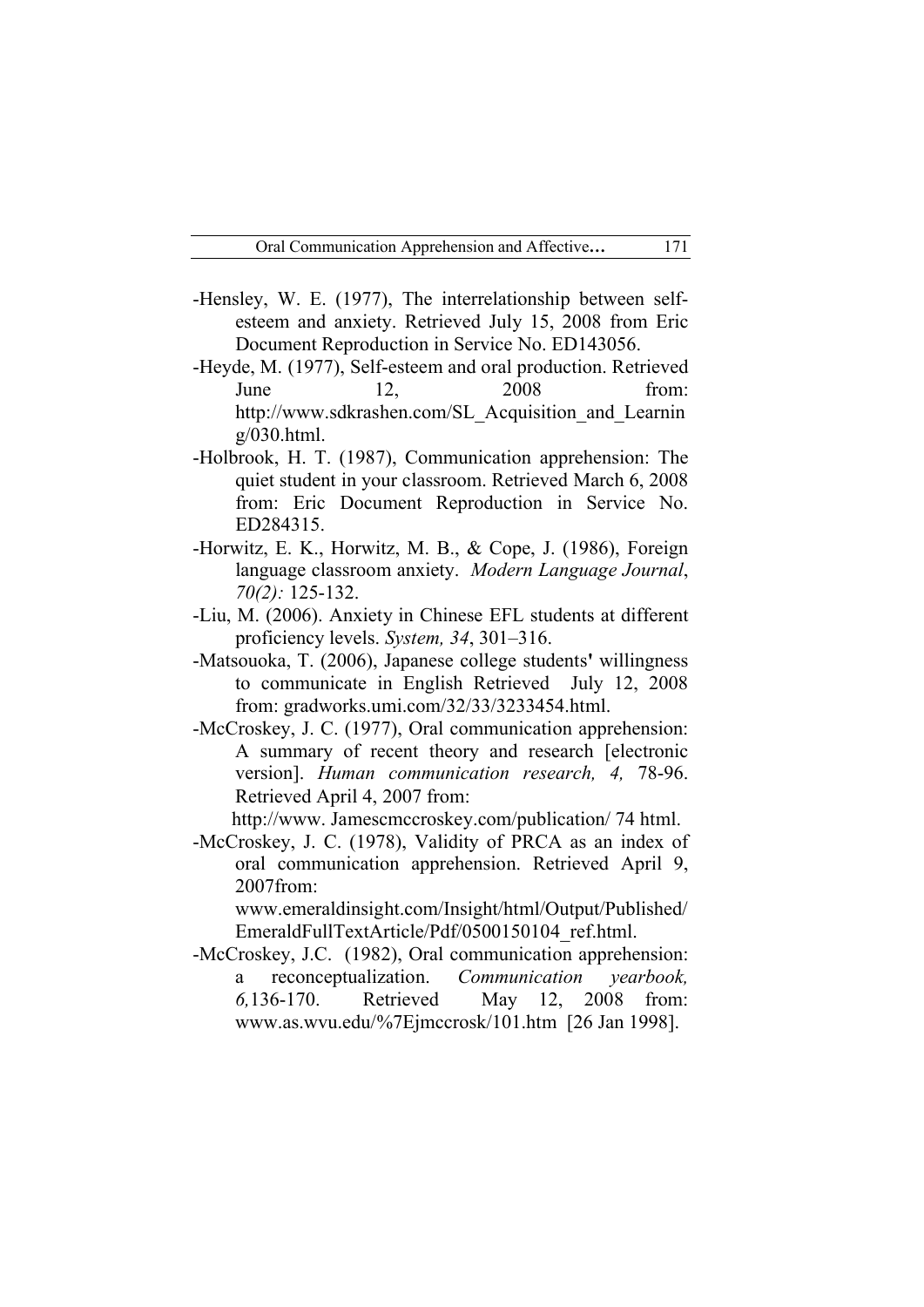- -McCroskey, J.C. (1984), The communication apprehension perspective. In J.C. McCroskey & J.A. Daly (Eds.), *Avoiding communication: shyness, reticence, and communication apprehension.* (pp. 13-38). London: Sage Publications Inc.
- -McCroskey, J. C., Beatty, M. J., Kearney, P., & Plax, T. G. (1985), The content validity of the PRCA-24 as a measure of communication apprehension across communication contexts. Retrieved Jan 12, 2009 from: Eric.ed.gov/ERICWebPortal/record Detail.
- -McCroskey, J.C. & Daley, J.A, Richmond V. P., & Falcione, R.L. (1977), Studies of the relationship between communication apprehension and self-esteem. *Human communication research*, *3*(3): 269-277. Retrieved May 4, 2007 from: http:// www.Jamescmcroskey. com/publications/75.htm.
- -McCroskey, J.C., Simpson, T.J., & Richmond, V. P. (1982), Biological sex and communication apprehension. *Communication Quarterly, 30*, 129-133.
- -Meng, X. Wang, Q. (2006), Psychological factors and teachers' language. Retrieved Jan 16, 2008 from: http://209.85.135.104/search?q=cache:XK4G\_xkZnYJ:www.linguist.org.cn/doc.
- -Michie, F., Glachan, M., & Bray, D. (2001), An evaluation of factors influencing the academic self-concept, selfesteem and academic stressfor direct and re-entry students in higher education. *Educational Psychology, 21*(4): 455-472.
- -Na, Z. (2007), Study of high school students' English learning anxiety. Retrieved April 12, 2008 from: Asian EFL Journal [Electronic version].
- -Opt, S., & Loffredo, D. (2000), Rethinking communication apprehension: a Myers-Briggs perspective. Retrieved Feb13,20090.from: www.nus.edu.sg/celc/publications/RETL62/ 39to58rojolaurilla.pdf.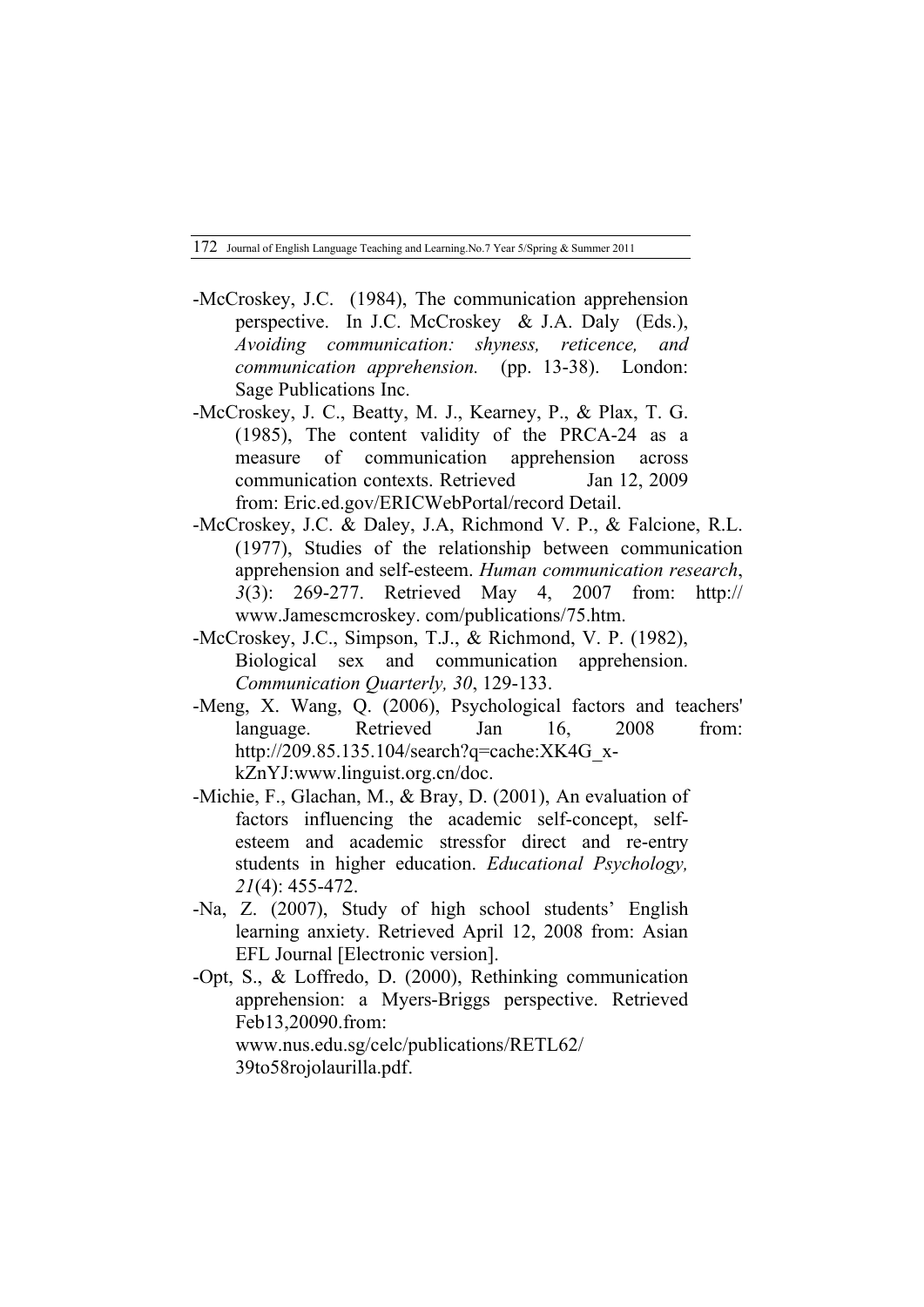- -Oya, T., Manalo. E. & Greenwood, J. (2004), The influence of personality and anxiety on the oral performance of Japanese speakers of English. Retrieved April 17, 2009 from: doi.wiley.com/10.1002/acp.1063.
- -Pappamihiel, N. E. (2001), Moving from the ESL classroom into the mainstream: An investigation of English language anxiety in Mexican girls. Retrieved March 17, 2008 from: www.questionpro.com/.../online-surveyresearch-Action-Research-Project-ESL-readingcomprehension-tests-and-anxiety..ht... - 44k.
- -Philips, J., Smith, B. & Madoff, L (1995), "Please don't call on me". Self-esteem, communication apprehension, and classroom participation. Retrieved May 10, 2007 from: http://murphylibrary.uwlax.edu.
- -Price, M. L. (1991), The subjective experience of foreign language anxiety: interviews with anxiety students. Retrieved April 23, 2003 from: http://ec.hku.hk/hkjal/vol2.htm.
- -Qin, G. (2003), The Influence of Personality on Foreign Language Learning. Retrieved July 12, 2009 from: http://www.linguist.org.cn/doc/uc200310/20031013.doc.
- -Rahimi, M. (2004), An investigation of the factors affecting the Iranian EFL students perceived use of language learning strategies. Retrieved May 21, 2008 from: www.aclacaal.org.
- -Rocklin, T. & Revelle, W. (1981), The measurement of extraversion, a comparison of the Eysenck personality inventory and the Eysenck personality inventory. Retrieved Nov 15, 2009 from: personalitytheory.org/revelle/pubs.html.
- -Rosenberg, M. (1965), Rosenberg self-esteem scale. Retrieved May 15, 2007 from: http://www.mhsip.org/reportcard/rosenberg.PDF.